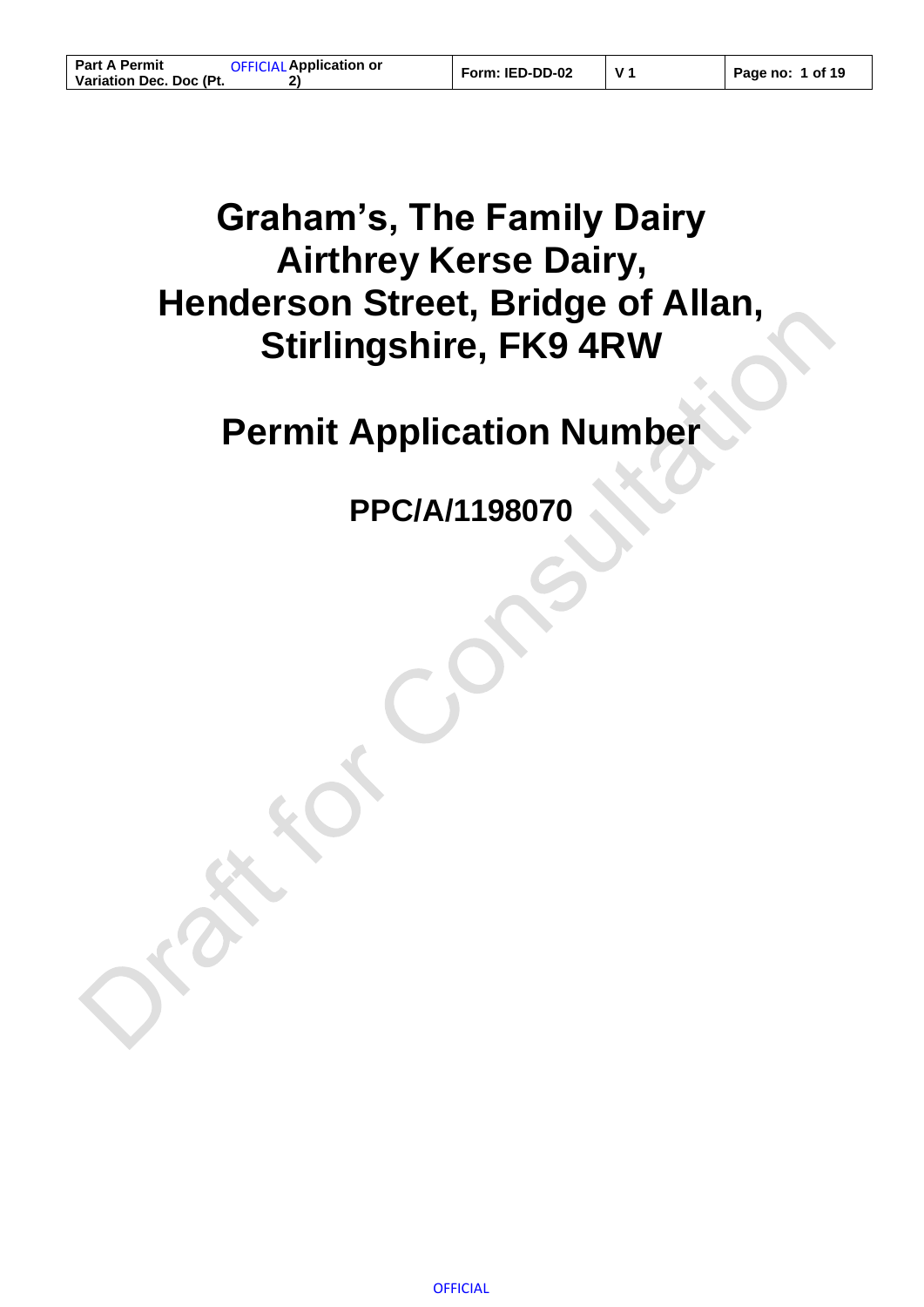#### **Applicant: Graham's, The Family Dairy Ltd**

## **CONTENTS**

| $\mathbf{1}$            |                                                                                         |  |
|-------------------------|-----------------------------------------------------------------------------------------|--|
| $\mathbf{2}$            |                                                                                         |  |
| 3                       |                                                                                         |  |
| $\overline{\mathbf{4}}$ |                                                                                         |  |
| 4.1                     |                                                                                         |  |
| 4.2                     |                                                                                         |  |
| 4.3                     | Outline details of the Application applied for/proposedERROR! BOOKMARK NOT DEFINED.     |  |
| 4.4                     | Guidance/directions issued to SEPA by the Scottish Ministers under Reg.60 or 617        |  |
| 4.5                     |                                                                                         |  |
| 5.                      |                                                                                         |  |
| 5.1                     |                                                                                         |  |
| 5.2                     |                                                                                         |  |
| 5.3                     | Implications of the Application on - Point Source Emissions to Surface Water and Sewer8 |  |
| 5.4                     | Implications of the Application on - Point Source Emissions to Groundwater              |  |
| 5.5                     |                                                                                         |  |
| 5.6                     |                                                                                         |  |
| 5.7                     |                                                                                         |  |
| 5.8                     |                                                                                         |  |
| 5.9                     |                                                                                         |  |
| 5.10                    |                                                                                         |  |
| 5.11                    | Implications of the Application on - Waste Minimisation Requirements11                  |  |
| 5.12                    |                                                                                         |  |
| 5.13                    |                                                                                         |  |
| 5.14                    |                                                                                         |  |
| 5.15                    |                                                                                         |  |
| 5.16                    | Implications of the Application for - Accidents and their Consequences 13               |  |
| 5.17                    |                                                                                         |  |
| 5.18                    |                                                                                         |  |
| 5.19                    |                                                                                         |  |
| 5.20                    |                                                                                         |  |
| 5.21                    |                                                                                         |  |
| 6                       |                                                                                         |  |
| $\overline{7}$          |                                                                                         |  |
| 8                       |                                                                                         |  |
| $\boldsymbol{9}$        | <b>EMISSION LIMIT VALUES OR EQUIVALENT TECHNICAL PARAMETERS/ MEASURES 18</b>            |  |
| 10                      |                                                                                         |  |
| 11                      |                                                                                         |  |
| 12                      |                                                                                         |  |
|                         |                                                                                         |  |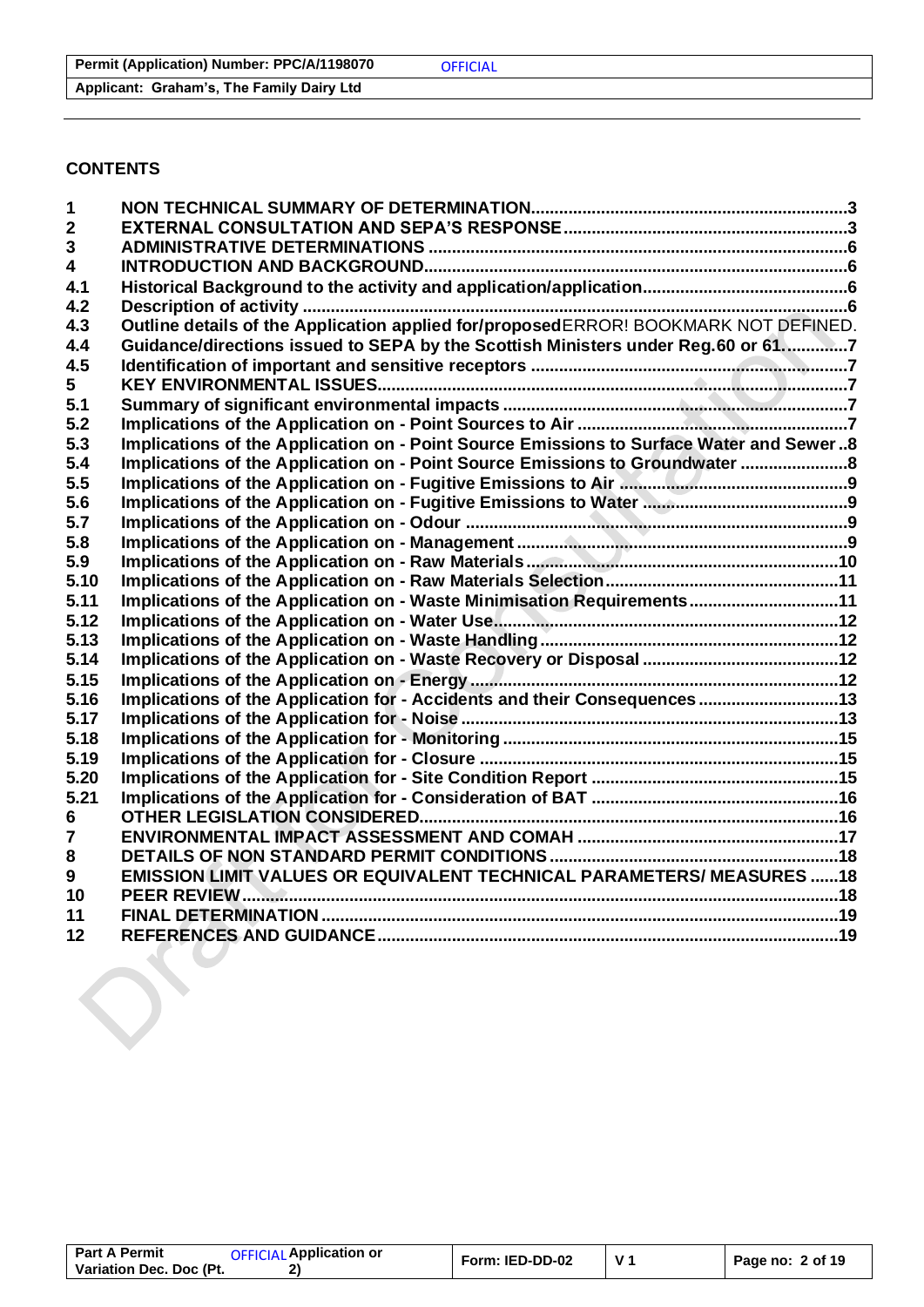**Applicant: Graham's, The Family Dairy Ltd**

## <span id="page-2-0"></span>**1 NON-TECHNICAL SUMMARY OF DETERMINATION**

Graham's, The Family Dairy has operated from the Airthrey Kerse Dairy since 1939 and has become Scotland's largest independent dairy delivering to over 6,000 retail customers per day across the UK.

The company operates three strategically located processing facilities in Scotland at Airthrey Kerse (Stirling), Glenfield (Cowdenbeath, Fife) and Balmakeith (Nairn) supported by distribution depots in Stirling, Inverkeithing, Port Dundas and Kintore.

Graham's remains a family business headquartered at the Airthrey Kerse dairy. The Airthrey Kerse dairy processes 2.5 million litres of milk per week (averaging 350,000 litres per day) which equates to approximately 350 tonnes per day. This steady growth in treatment and processing of milk has led to the requirement to now register the dairy under the Pollution Prevention and Control (Scotland) Regulations 2012 as this exceeds the thresholds set under Schedule 1, Section 6.8 Part A (e) of "treating and processing milk, the quantity of milk received being more than 200 tonnes per day (average value on an annual basis)".

The Airthrey Kerse dairy is located on the Carse between Bridge of Allan and Causewayhead. The dairy processes milk including full, semi-skimmed and organic and produces block and spreadable butter and cream. Airthrey Kerse is also the headquarters for the business and includes management, finance, sales, and marketing. The Airthrey Kerse site comprises approximately 3 hectares  $(4,000m^2)$ internal space) to support incoming milk, pasteurisation, bottling, packaging, chill, dispatch, and associated support services including vehicle workshops and parking. The main incoming material flows are whole milk and plastic bottles, and dispatch relates to dairy products for retail customers and recycled packaging (paper). The dairy is served by mains water, electricity and gas with process residue treated through a Dissolved Air Flotation (DAF) plant with treated effluent discharged to the main public sewer which leads to the Stirling Wastewater Treatment Works.

#### *Glossary of terms*

- BAT Best Available Techniques
- CO Coordinating Officer
- ELV Emission Limit Value
- DAF Dissolved Air Flotation
- EMS Environmental Management System

### <span id="page-2-1"></span>**2 EXTERNAL CONSULTATION AND SEPA'S RESPONSE**

#### *Is Public Consultation Required* **- Yes**

| <b>Advertisements Check:</b>                | <b>Date</b>          | <b>Compliance with advertising requirements</b> |  |
|---------------------------------------------|----------------------|-------------------------------------------------|--|
| <b>Edinburgh Gazette</b><br>Friday          | 15th January<br>2021 | Yes                                             |  |
| <b>Stirling Observer</b>                    | 15th January<br>2021 | Yes                                             |  |
| <b>Officer checking advert: M MacGregor</b> |                      |                                                 |  |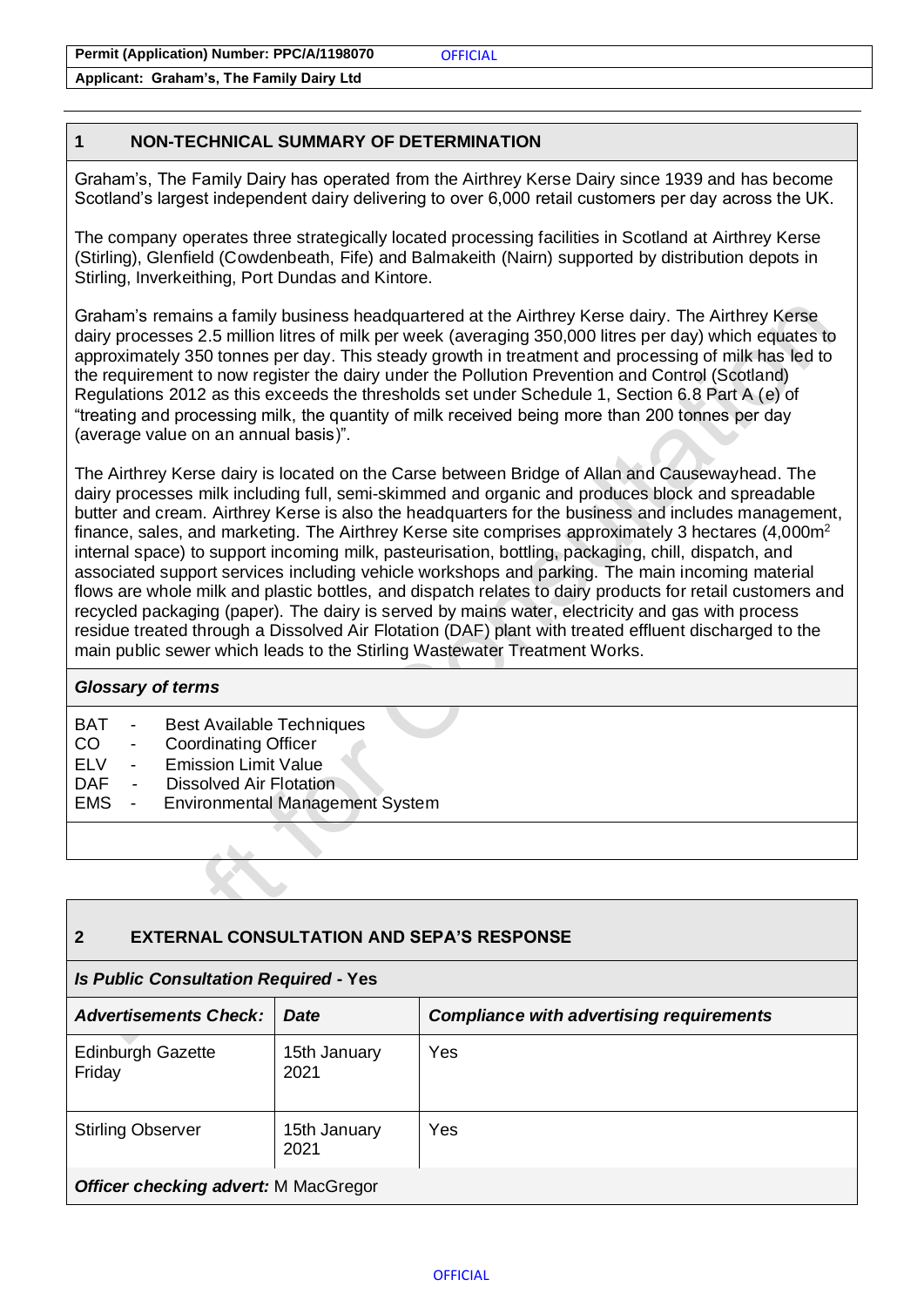*No. of responses received:* 0 (Zero)

*Summary of responses and how they were taken into account during the determination:* No responses received.

*Summary of responses withheld from the public register on request and how they were taken into account during the determination:* None

*Is PPC Statutory Consultation* **Required – Yes**

*Food Standards Agency:* **Consulted 22 Dec 2020, no response received.**

*Health Board (Forth Valley):* **Consulted 22 Dec 2020, no response received.**

*Local Auth (Stirling Council):* **Consulted 22 Dec 2020, no response received.**

*Scottish Water:* **Consulted 22 Dec 2020, no response received.** Further information on Trade effluent discharge and its constituents requested from local Scottish Water Trade Effluent team 10 November 2021.

Clarification on discharge received on 10 November 2021

*'From my understanding of the site set up, at least some of the surface water from the site is collected, passes through the DAF treatment plant and is then discharged to the foul sewer. This has caused issues in the past as the DAF plant couldn't always cope with the additional surface water volume during heavy rainfall. GFD have been examining options to deal with this.*

*Since the DAF plant was installed at GFD Scottish Water has introduced a Surface Water Management Policy, the aim of which is to have no new surface water discharges to the foul sewer and to remove existing surface water discharges to the foul where feasible and practicable. So ideally, our preferred option for GFD would be to remove (uncontaminated) surface water from the foul/combined system.'*

Grahams have supplied further information on the endeavour to separate the Foul and Surface water drainage systems. The full report is included as appendix X but in summary:

*'Drainage infrastructure to the Airthrey Kerse Dairy is divided into three sections: (i) foul drainage for all dairy production and processing, cleaning in process and engineering workshop is diverted to an onsite pre-treatment DAF plant with interceptors, prior to discharge into the public sewer, under Scottish Water Consent Licence Reference 1243A01, (ii) yard surface water which connects into the primary field drain to discharge into the Forglen burn and (iii) field drainage into the Forglen burn. The foul drainage system is separate from the surface water drains with no connections.'*

These networks are shown within the supplied report in Appendix 1 - Figure 1A - Dairy Farm Drainage (Full) illustrating the estate network and Appendix 2 – Figure 1B Dairy Farm Drainage (Dairy).

Conditions within the permit clarify that SEPAs expectations as follows:

*4.2.1. There shall be no discharge to the surface water drainage system from the Permitted Installation other than uncontaminated surface water.*

*4.2.3. All effluent from the Permitted Installation other than uncontaminated surface water shall be discharged to the effluent treatment system'*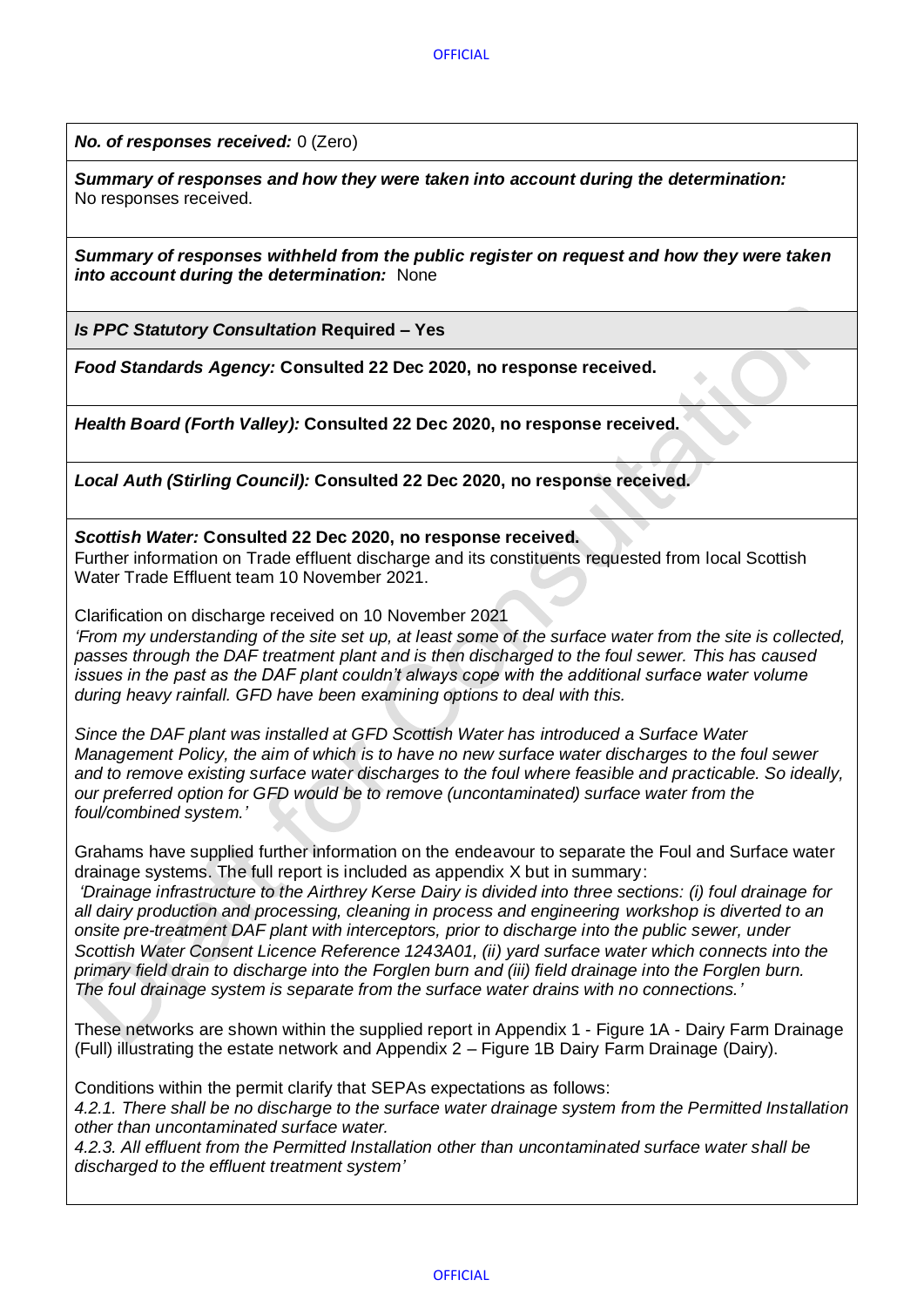**OFFICIAL** 

For the full text of conditions relating to discharges from the site please refer to Condition 4.2 Water and Effluent Discharge Conditions, contained within the permit.

*Nature Scot (PPC Regs consultation):* Initial consultation 22 Dec 2020,

NS responded *'We welcome the proposed SCAIL modelling approach regarding potential air pollution impacts on the nearby Abbey Craig SSSi and River Teith SAC. We have no further comments at this stage.'*

Following further information provided by the applicant clarification on the proposed SCAIL modelling was issued to Nature Scot on 09 November 2021 as follows:

*With regards to the above application you had mentioned that you welcomed the proposed SCAIL modelling approach regarding potential air pollution impacts on the nearby Abbey Craig SSSi and River Teith SAC. In the original consultation letter/email we referred to the SCAIL modelling being used in respect to ammonia modelling, this was in error as that approach only applies to pig and poultry farms.*

*Further information supplied in support of the application has indicted that the potential for air emissions is low and the dairies steam generation equipment has a capacity of less than 1MW where we would start to model the output for potential impact. We will include conditions relating to the output from the boiler and descriptive conditions relating to startup of the equipment.*

*The site has no discharge of trade effluent to the nearby Forglen Burn, the trade effluent is discharged to the Scottish Water foul sewer.*

*There is a discharge of surface water from the site to the Forglen Burn but this will be via a full retention interceptor and will be monitored regularly for Biochemical Oxygen Demand, Suspended Solids as part of permit requirements.*

*I'll be happy to provide any further information you feel necessary to assess potential environmental risks from the Nature Scotland perspective. Alternatively, if you have any comments I'll be happy to respond by return.*

Nature Scot responded on 10 November 2021 as follows: *'Many thanks for the update. We have no further comments to make.'*

**Discretionary Consultation –** N/A

**Enhanced SEPA public consultation – N/A**

**'***Off-site' Consultation* **– N/A**

*Transboundary Consultation* **- N/A**

*Public Participation Consultation -* **Yes**

**STATEMENT ON THE PUBLIC PARTICIPATION PROCESS** 

**The Pollution Prevention and Control (Public participation) (Scotland) Regulations 2005 requires that SEPA's draft determination of this application be placed on SEPA's website and public register and be subject to 28 days' public consultation. The dates between which this consultation took place, the number of representations received and SEPA's response to these are outlined below***.* 

| Date SEPA notified applicant of draft determination.                    | 19 November 2021 |
|-------------------------------------------------------------------------|------------------|
| Date draft determination placed on SEPA's Website.                      | 04 February 2022 |
| Details of any other 'appropriate means used to advertise<br>the draft. |                  |
| Date public consultation on draft permit opened.                        | 04 February 2022 |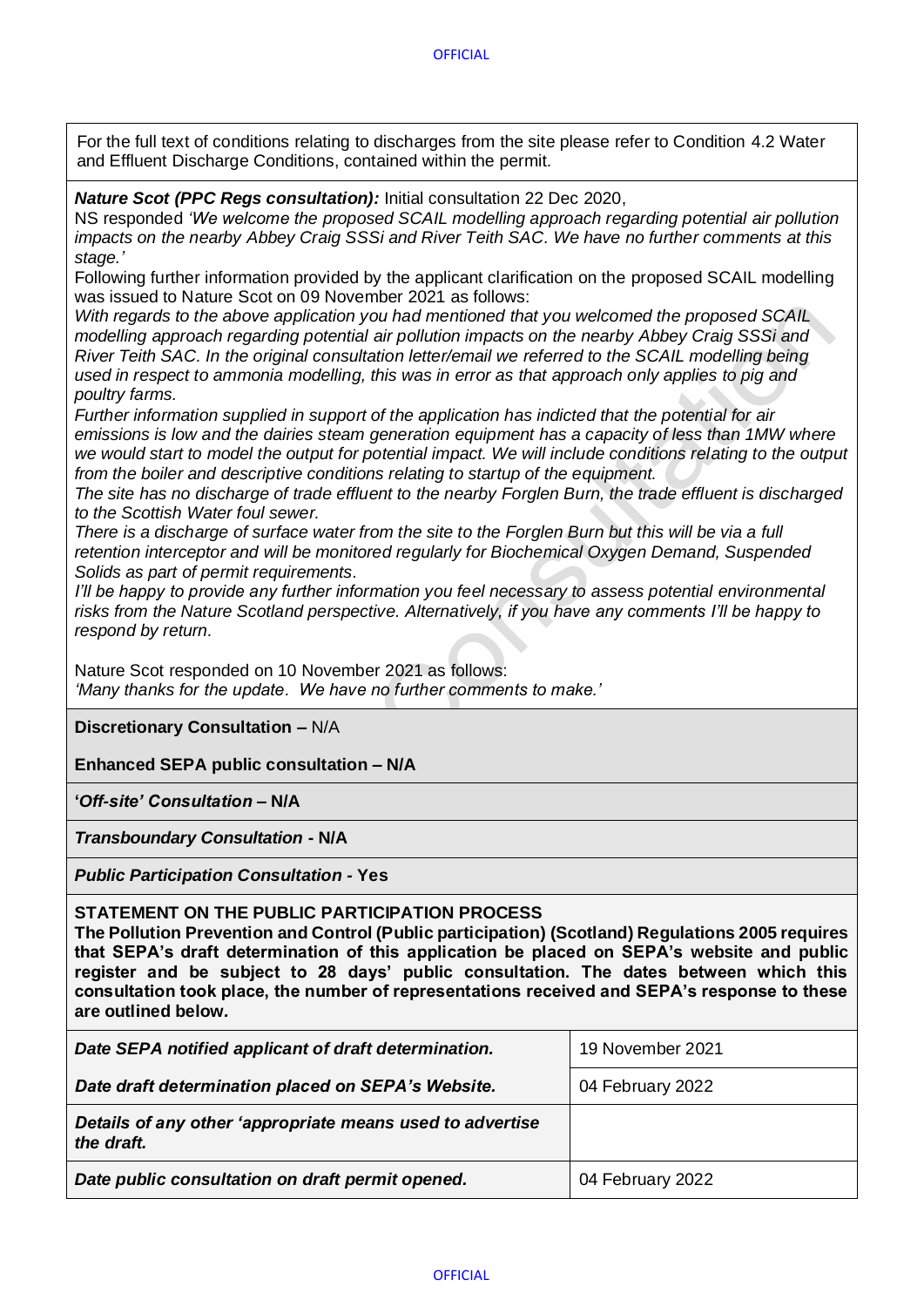| Date public consultation on draft permit consultation<br>closed. |  |
|------------------------------------------------------------------|--|
| Number of representations received to the consultation.          |  |
| Date final determination placed on the SEPA's Website.           |  |

*Summary of responses and how they were taken into account during the determination:*

## <span id="page-5-0"></span>**3 ADMINISTRATIVE DETERMINATIONS**

*Determination of the Schedule 1 activity* 

As detailed in the application

*Determination of the stationary technical unit to be permitted:* 

As detailed in the application

**Determination of directly associated activities:**

As detailed in the application

## **Determination of 'site boundary'**

As detailed in the application

*Officer: MM*

# <span id="page-5-1"></span>**4 INTRODUCTION AND BACKGROUND**

## <span id="page-5-2"></span>**4.1 Historical Background to the activity**

Graham's, The Family Dairy has operated from the Airthrey Kerse Dairy located on the Carse between Bridge of Allan and Causewayhead since 1939 and has become Scotland's largest independent dairy.

The Airthrey Kerse dairy processes milk including full, semi-skimmed and organic and produces block and spreadable butter and cream. Airthrey Kerse is also the headquarters for the business and includes management, finance, sales, and marketing.

The dairy processes 2.5 million litres of milk per week (averaging 350,000 litres per day) which equates to approximately 350 tonnes per day. This steady growth in treatment and processing of milk has led to the requirement to register the dairy under the Pollution Prevention and Control (Scotland) Regulations 2012 as this volume exceeds the threshold of 200 tonnes per day set under these regulations under

### <span id="page-5-3"></span>**4.2 Description of activity**

The activity is described in the Pollution Prevention and Control (Scotland) Regulations 2012, Schedule 1, Section 6.8 Part A (e) of "treating and processing milk, the quantity of milk received being more than 200 tonnes per day (average value on an annual basis)".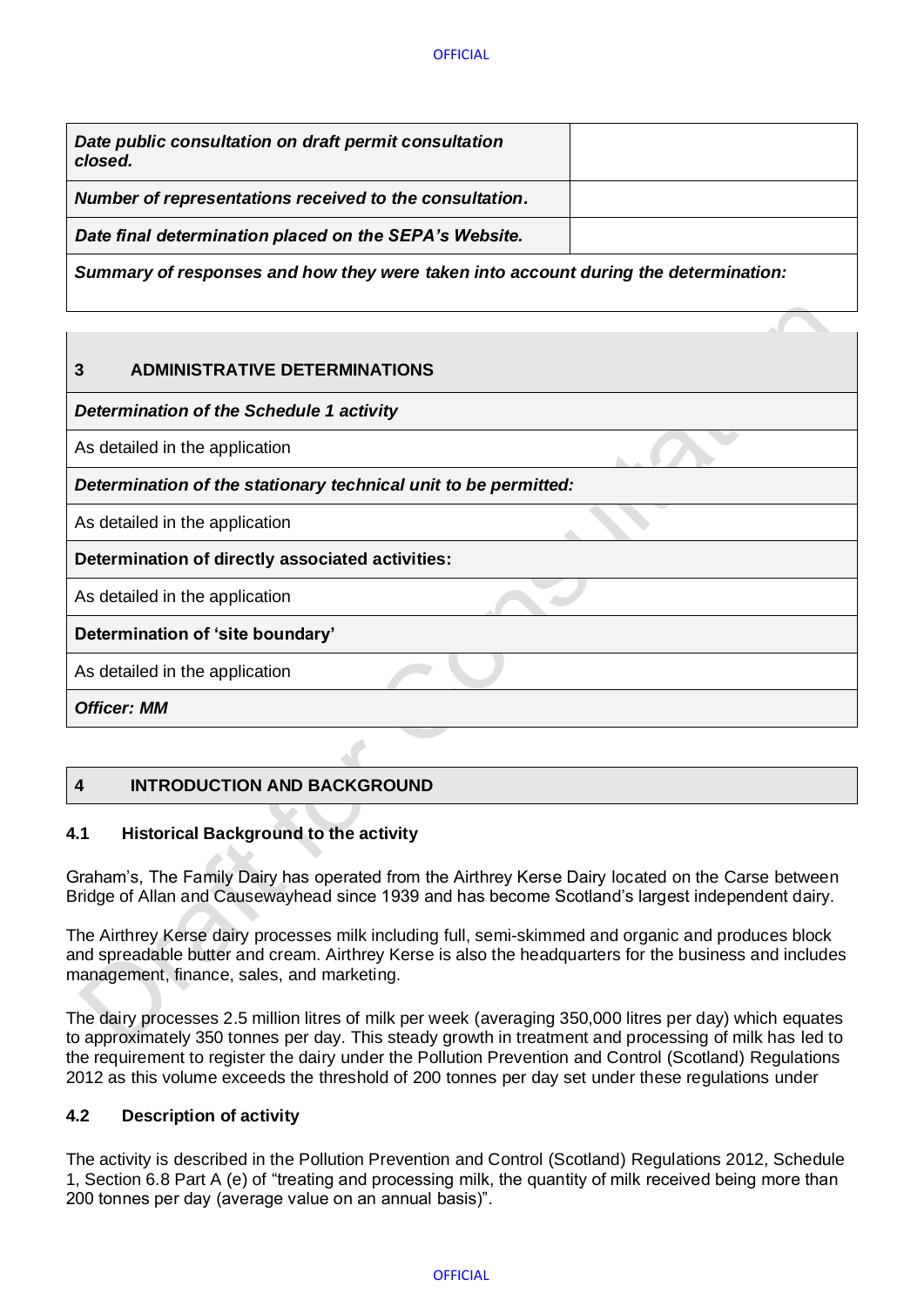## <span id="page-6-0"></span>**4.3 Guidance/directions issued to SEPA by the Scottish Ministers under Reg.60 or 61.**

None

## <span id="page-6-1"></span>**4.4 Identification of important and sensitive receptors**

The Forglen Burn is approximately 250m South Southeast of the main site at its nearest point.

Abbey Craig Site of Special Scientific Interest is approximately 1500m Southeast of the site at its closest point

Designation Status: Current, Lead: NatureScot, Area: Forth, Local Authority: Stirling Last Designated:12 Oct 1984, NatureScot Site Code: 3, Documented Area: 8.23 ha, EU Site Code: 135166

The River Teith Special Area of Conservation is approximately 1500m Southwest of the site at its closest point.

Designation Status: Current, Lead: Nature Scot, Area: Forth, Local Authority: Stirling Last Designated:17 Mar 2005, Nature Scot Site Code: 8367, EU Site Code: UK0030263 Documented Area: 1289.33 ha.

The nearest buildings to the site are the Fairview International School located approximately 60m North Northeast of the main site at the opposite side of the A9 road.

The nearest housing to the site is located approximately 110m to the North of the site on Kenilworth Road, Bridge of Allan.

## <span id="page-6-2"></span>**5 KEY ENVIRONMENTAL ISSUES**

### <span id="page-6-3"></span>**5.1 Summary of significant environmental impacts**

There are no major point source discharges to air or surface water from the facility.

The plant is served by two 860kW gas steam boilers which discharge via independent stacks to air.

Waste water from the process is treated onsite prior to discharge to the foul sewer under a trade effluent agreement from Scottish Water.

Surface water is discharged to the Forglen Burn via a full retention interceptor.

There have been no substantiated complaints relating to noise or odour from the facility.

These aspects of the permit are assessed fully within the remainder of Section 5 of this document.

### <span id="page-6-4"></span>**5.2 Implications of the Application on - Point Sources to Air**

The site has 2 x container packaged Gas steam boilers with each boiler rated at:

- 1,000kg of steam per hour@ 10.3 Bar
- Natural Gas burners output rating 225-860KW
- Each flue is 350mm diameter and 750mm above the roof of the container total flue length 1,300mm approx.
- Each flue has a sample point for the flue gas analysis and tested annually with the boiler inspections.

In considering the plant against the requirements of the Medium Combustion Plant directive the plant would be classed as existing, it has been on site since before December 2018 as mentioned in the legislation so they are considered as existing plant:

*'existing combustion plant' means a combustion plant put into operation before 20 December 2018 or for which a permit was granted before 19 December 2017 pursuant to national legislation provided that the plant is put into operation no later than 20 December 2018'*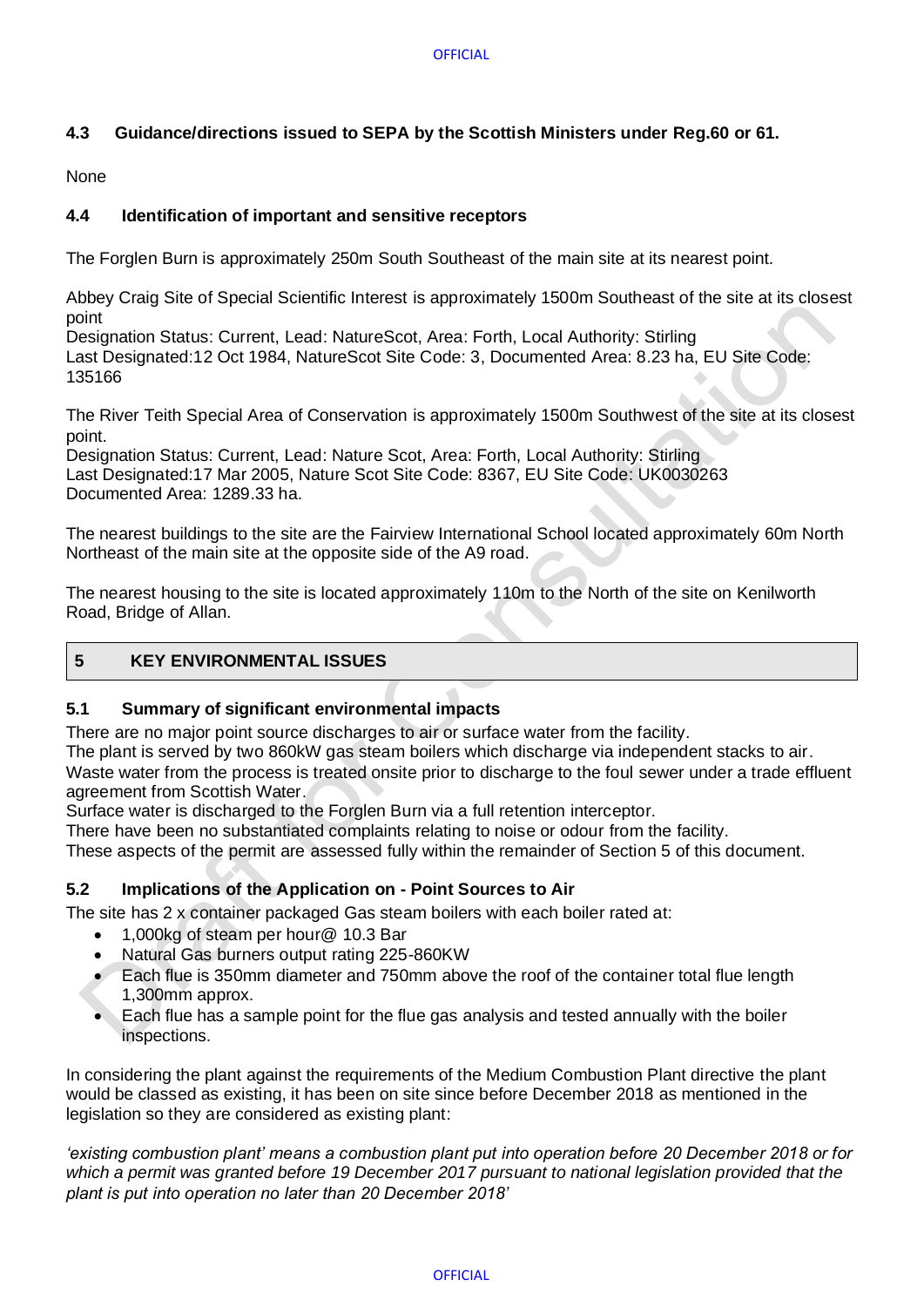They have two steam generating boilers, both rated at 860KW, these are both under the 1MW threshold where the directive starts to apply.

They also vent through different stacks and have done since they were installed, prior to 2018 as described above. The legislation covering this is as below but as mentioned they count as existing plant so this does not apply:

*'A combination formed by two or more new medium combustion plants shall be considered to be a single medium combustion plant for the purposes of this Directive and their rated thermal input shall be added together for the purpose of calculating the total rated thermal input of the plant, where:* 

*— the waste gases of such medium combustion plants are discharged through a common stack, or — taking into account technical and economic factors, the waste gases of such medium combustion plants could, in the judgement of the competent authority, be discharged through a common stack.*'

As a result the units do not get their kW ratings combined to produce a 'total' figure, SCAIL modelling is not required and there is no necessity to include numeric ELV's, descriptive conditions based on the Ringelmann shade index are applied to the discharge points.

The site also has a standby generator to cope with any interruptions to mains power supply, as a result the generator is run infrequently aside from regular preventative maintenance.

- 1 x Electrical Standby generator with canopy
	- Diesel generator 3012-TAG3
	- 750kva electrical rating
	- Twin exhaust 110mm
	- 3,000lt diesel bunded fuel storage tank.
	- output rating of standby generator is Max 741KW.

The stand-by generator is located to the north of the site and is set within a noise rated containerised unit to minimise noise transmission during testing and emergency operation.

As per the steam generation units above this plant is classed as existing prior to 2018 and falls underneath the 1MW threshold where the directive starts to apply. As a result SCAIL modelling is not required and there is no necessity to include numeric ELV's, descriptive conditions based on the Ringelmann shade index are applied to the discharge point.

### <span id="page-7-0"></span>**5.3 Implications of the Application on - Point Source Emissions to Surface Water and Sewer**

The main discharge of aqueous waste from the site is to the foul sewer point and is detailed in a Trade Effluent Consent from Scottish Water, Trade Effluent Disposal Licence 1243A01. A copy of the Trade Effluent Consent was supplied as part of the application. As there are no direct point source discharges to surface water from the facility. As such the recommendations within BAT section 1.7 Emissions to water are not directly applicable.

There is one discharge point for surface water from the site, a discharge to the Forglen Burn at NS 79830 96582. This discharge consists of surface water from the yard area surrounding the site and is treated via a full retention interceptor prior to discharge. Conditions will be included within the permit to require monitoring the discharge for numeric discharge values relating to BOD, Suspended Solids and pH. The conditions will provide reassurance that the site has no impact on the Forglen burn and are consistent with those applied at other similar facilities.

Numeric conditions: Discharge to Forglen Burn at: NS 79830 96582  $BOD (ma/l)$  3 Suspended Solids (mg/l) 25 pH 6 - 9

### <span id="page-7-1"></span>**5.4 Implications of the Application on - Point Source Emissions to Groundwater**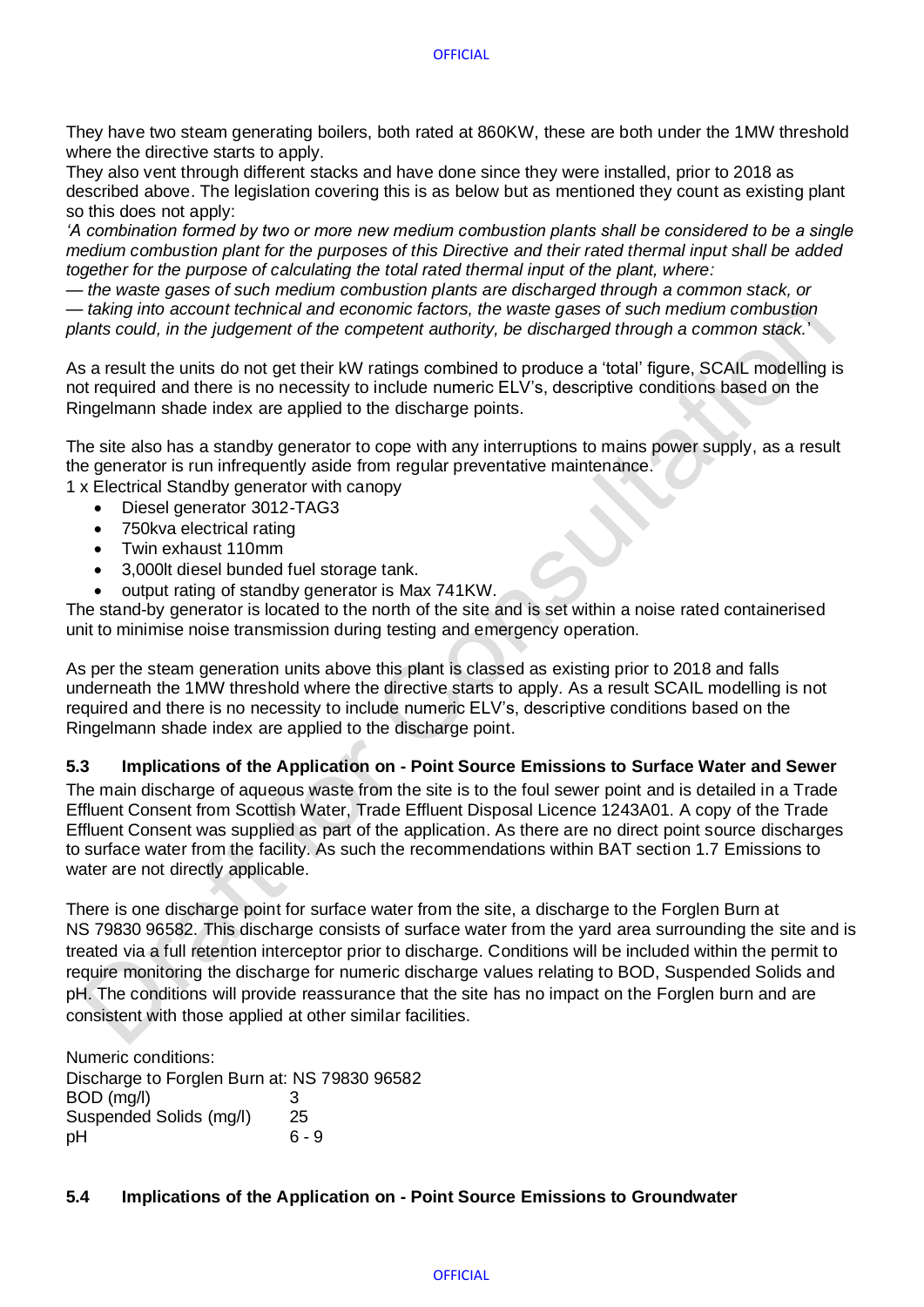<span id="page-8-0"></span>There are no direct point source discharges to Groundwater from the facility.

## **5.5 Implications of the Application on - Fugitive Emissions to Air**

The Airthrey Kerse Dairy has been in existence for a considerable time. All on site processes, aside from tanker unloading, are carried out within the dairy buildings. This minimises the potential for fugitive emissions to air. As a result fugitive emissions would most likely arise from spills accidents or incidents at the site and are more than likely to give rise to odour complaints. Odour generation and control of odour at the site is dealt with under Section 5.7 below.

## <span id="page-8-1"></span>**5.6 Implications of the Variation on - Fugitive Emissions to Water**

The main fugitive emissions to water would come from a spill or accident on site and would consist of the emissions from tanker unloading, dairy process areas or refuelling of vehicles.

The applicant has advised that there are no watercourses in the immediate vicinity of the site and that a number of measures have been incorporated into the site which are designed to prevent or minimise fugitive releases of pollutants to, groundwater, foul sewer, and surface waters. The dairy comprises predominantly hard concrete hard standings with bunding and kerbs as required with service water drains directed to the DAF plant. Borders on site capture any potential overland flows for discharge within the DAF plant.

The diesel tank on site is a steel, bunded tank with a 10,000lt capacity. It is digitally controlled with authorisation codes required for use, all pipework for filling the tank and for refuelling vehicles is located within the tank bund. This tank location is within the boundary of the site drainage network with any spillage and/or cleaning channelled to the sited DAF plant and trunk sewer, consistent with the Scottish Water licence and on-site spillage protocols.

Parking to the periphery of the site comprises type 1 gravel for water infiltration. Surface water drains collect the water from the parking areas and these are directed through the interceptor to the Forglen burn as described win Section 5.3 above.

## <span id="page-8-2"></span>**5.7 Implications of the Application on – Odour**

The BAT summary for dairy processes Section 1.9 provides the following information in relation to odour:

| <b>BAT</b> | In order to prevent or where that is not practicable, to reduce odour emissions, BAT                                                                                                                                                                                                                                                                                      |  |
|------------|---------------------------------------------------------------------------------------------------------------------------------------------------------------------------------------------------------------------------------------------------------------------------------------------------------------------------------------------------------------------------|--|
| 15         | is to set up, implement and regularly review an odour management plan, as part of                                                                                                                                                                                                                                                                                         |  |
|            | the environmental management system (see BAT 1), that includes all of the                                                                                                                                                                                                                                                                                                 |  |
|            | following elements:                                                                                                                                                                                                                                                                                                                                                       |  |
|            | A protocol containing actions and timelines.                                                                                                                                                                                                                                                                                                                              |  |
|            | A protocol for conducting odour monitoring. It may be complemented by<br>measurement/estimation of odour exposure or estimation of odour impact.<br>A protocol for response to identified odour incidents, e.g., complaints.<br>An odour prevention and reduction programme designed to identify the<br>source(s) to measure/estimate odour exposure; to characterise the |  |
|            | contributions of the sources and to implement prevention and/or reduction<br>measures.                                                                                                                                                                                                                                                                                    |  |
|            | <b>Applicability</b>                                                                                                                                                                                                                                                                                                                                                      |  |
|            | BAT 15 is only applicable to cases where an odour nuisance at sensitive receptors                                                                                                                                                                                                                                                                                         |  |
|            | is expected and/or has been substantiated.                                                                                                                                                                                                                                                                                                                                |  |

There have been no substantiated odour complaints in relation to the facility as such the BAT in Table 15 is not applicable at present.

### <span id="page-8-3"></span>**5.8 Implications of the Application on – Management**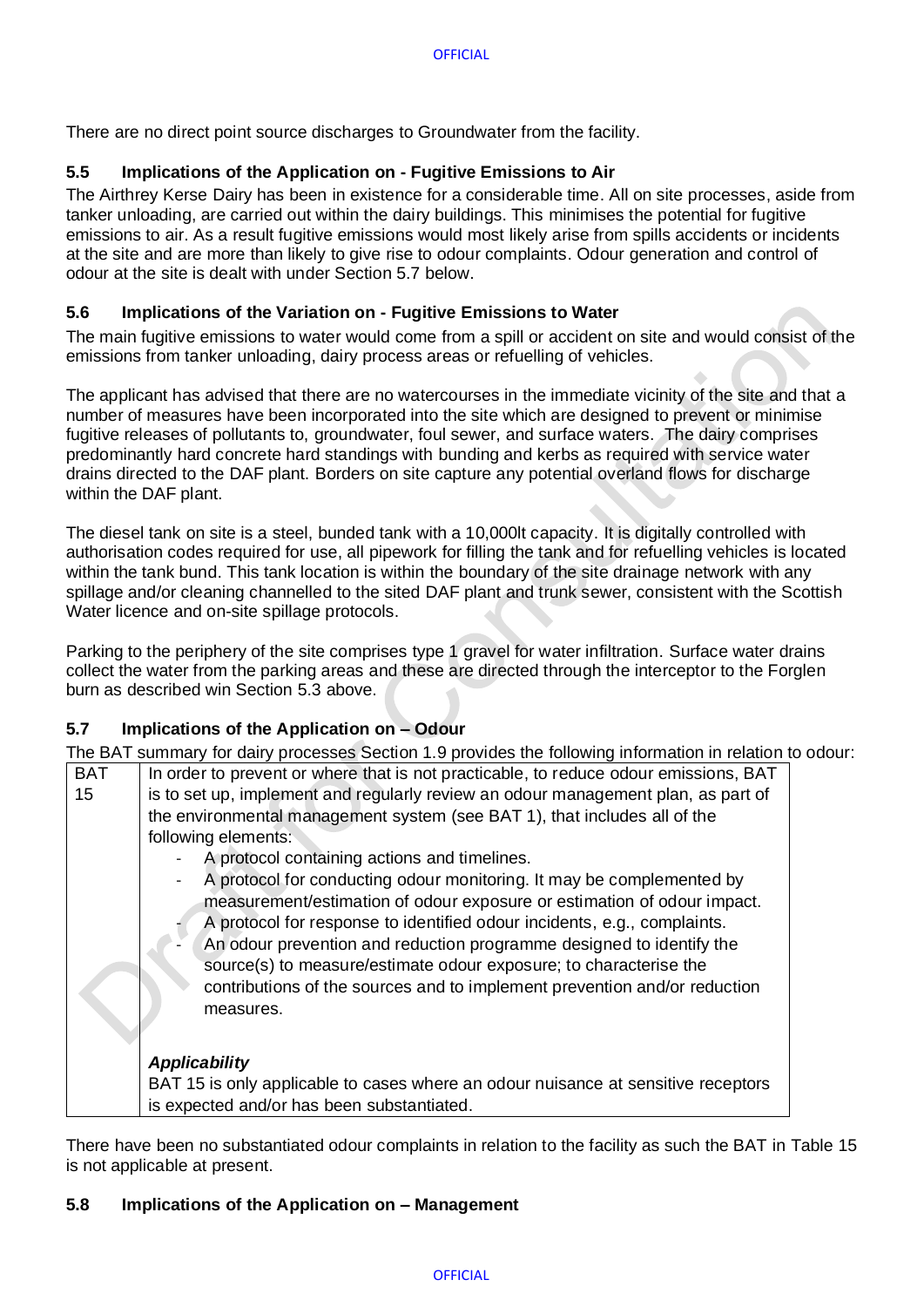BAT requires the operator to have an EMS include as a permit requirement but at present there is no requirement for the EMS to be formally accredited.

Currently the Airthrey Kerse dairy use an unaccredited EMS supervised by the Graham's, The Family Dairy Operations Director and supported by senior posts to reflect site processes:

- Incoming Milk (Dairy Manager)
- Processing (Production Manager)
- Cream and Butter Production (Butter Manager)
- Dispatch (Transport Manager)
- Site Services including DAF operation (Estates Manager)

All managers are suitably trained and experienced and are supported in their tasks through a daily morning management briefing and regular oversight from the Managing Director and Chairman. External support is offered through a core team comprising environmental management, trade effluent, utilities and legal. The allocation of senior management roles to corporate processes alongside daily reviews and board oversight, with external advice, reflects best practice within the industry and wider production processes.

This process is regularly reviewed included through external audits (announced and unannounced) by corporate customers.

Where a BAT contains additional requirements not covered by the installation's current EMS, the operator should be required to update the EMS accordingly. This can be done at permit review or by the addition of an improvement condition in the permit that require the EMS to be modified to fully comply with the BAT requirements.

The permit includes conditions to formalise the recording and reporting of information required by an EMS with Schedule 2 Standard Conditions introducing requirements relating to the following areas:

- 2.1. Administration,
- 2.2. Records,
- 2.3. Reporting,
- 2.4. Incidents,
- 2.5. Resource Utilisation,
- 2.6. Waste Management,
- 2.7. Protection of Soil and Groundwater,
- 2.8. Start Up.
- 2.9. Decommissioning,
- 2.10. Sampling and Monitoring Facilities,
- 2.11. Staffing and Management

BAT for the dairy sector is to implement and adhere to an EMS that incorporates all of the features detailed (but also specifically for the food, drink and milk sector, BAT is to also incorporate the following features in the EMS)

(i) noise management plan (see BAT 12);

(ii) odour management plan (see BAT 14);

(iii) inventory of water, energy and raw materials consumption as well as of waste water and waste gas streams (see BAT 2);

(iv) energy efficiency plan (see BAT 6a)

Conditions relating to the potential for (i)noise and (ii)odour for the site are also included as conditions 3.1 and 3.2 respectively within the permit. Items (iii) and (iv) above are controlled via the inclusion of condition 2.5. Resource Utilisation, within the permit.

### <span id="page-9-0"></span>**5.9 Implications of the Application on - Raw Materials**

The table below lists the input materials, daily volumes, and flow paths.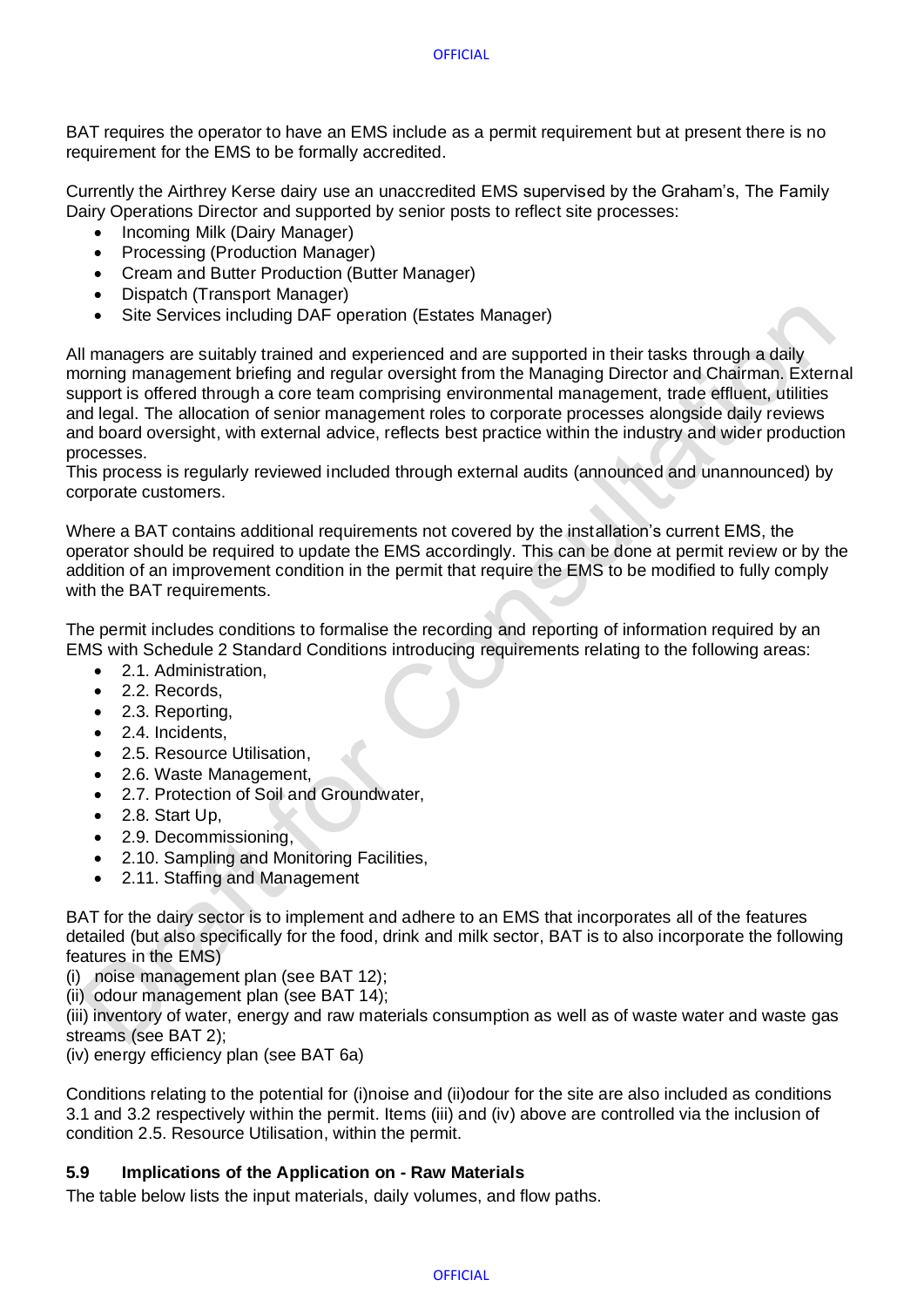Input Materials

| <b>Material</b>                               | Volume per day (litres)                | Flow path                                                                                                                                                                                         |
|-----------------------------------------------|----------------------------------------|---------------------------------------------------------------------------------------------------------------------------------------------------------------------------------------------------|
| Whole milk                                    | 350,000 litres/day                     | Pasteurised for liquid milk<br>and bottling for dispatch to<br>customers                                                                                                                          |
| Whole milk - cream                            | 20,000 litres/day                      | Pasteurised for cream and<br>bottling for dispatch to<br>customers                                                                                                                                |
| Whole milk – butter (block<br>and spreadable) | 12,000 litres/day                      | Dispatch to customer                                                                                                                                                                              |
| Water                                         | 200,000 litres/day                     | Used for cleaning, through<br>heating (steam) with process<br>residues treated in the DAF<br>prior to discharge under<br>Trade Effluent Consent<br>Licence to Stirling sewage<br>treatment works. |
| <b>Plastic bottles</b>                        | 230,000 bottles/day<br>(Various sizes) | Cleaned prior to filling and<br>dispatch to retail and<br>customers                                                                                                                               |

Graham's, The Family Dairy operates within an accredited Packaging Recovery Note (PRN) system for the management of plastic for end users.

## <span id="page-10-0"></span>**5.10 Implications of the Application on - Raw Materials Selection**

Due to the nature of the activity, there are a limited range of materials which can be utilised within the on site processes, these also fall within the regulatory requirements of the Food Standards Agency. As a safeguard to mitigate against any potential environmental impact conditions are included within the permit requiring the operator to carry out a review to ensure that the necessary systems are adopted to minimise the pollution potential from any proposed new material to be used on site. These are included as Section 4.5. Introduction of New Raw Materials, within the permit.

### <span id="page-10-1"></span>**5.11 Implications of the Application on - Waste Minimisation Requirements**

Graham's, The Family Dairy operate a closed system for waste management within the Airthrey Kerse dairy. Process inputs, which cover milk, plastic bottles and packaging are converted into products which are subsequently dispatched to consumers. Waste streams are limited to the following:

(i) Trade Effluent, which mainly comprises of water, used for cleaning, through heating (steam) with process residues treated on site through a DAF facility and then discharged to the Stirling Wastewater Treatment Works consistent with the dairy's Trade Effluent Consent. Wash water is treated prior to disposal through the DAF system and, where possible is recycled within the operational processes.

The following information is supplied in the BAT guidance documentation.

| BAT 7   In order to reduce water consumption and the volume of wastewater discharged |
|--------------------------------------------------------------------------------------|
| BAT is to use BAT 7 (a) Water recycling and/or reuse and one or a combination of     |
| the techniques b to k given.                                                         |

The recycling of wash water is in line with the requirements of BAT 7.

(ii) Sludge arising from the DAF facility at an estimated 130 litres per day (0.13 tonnes) is held in a balancing tank and transported under a waste transfer licence by Gogar Transport to anaerobic digester facilities in Scotland.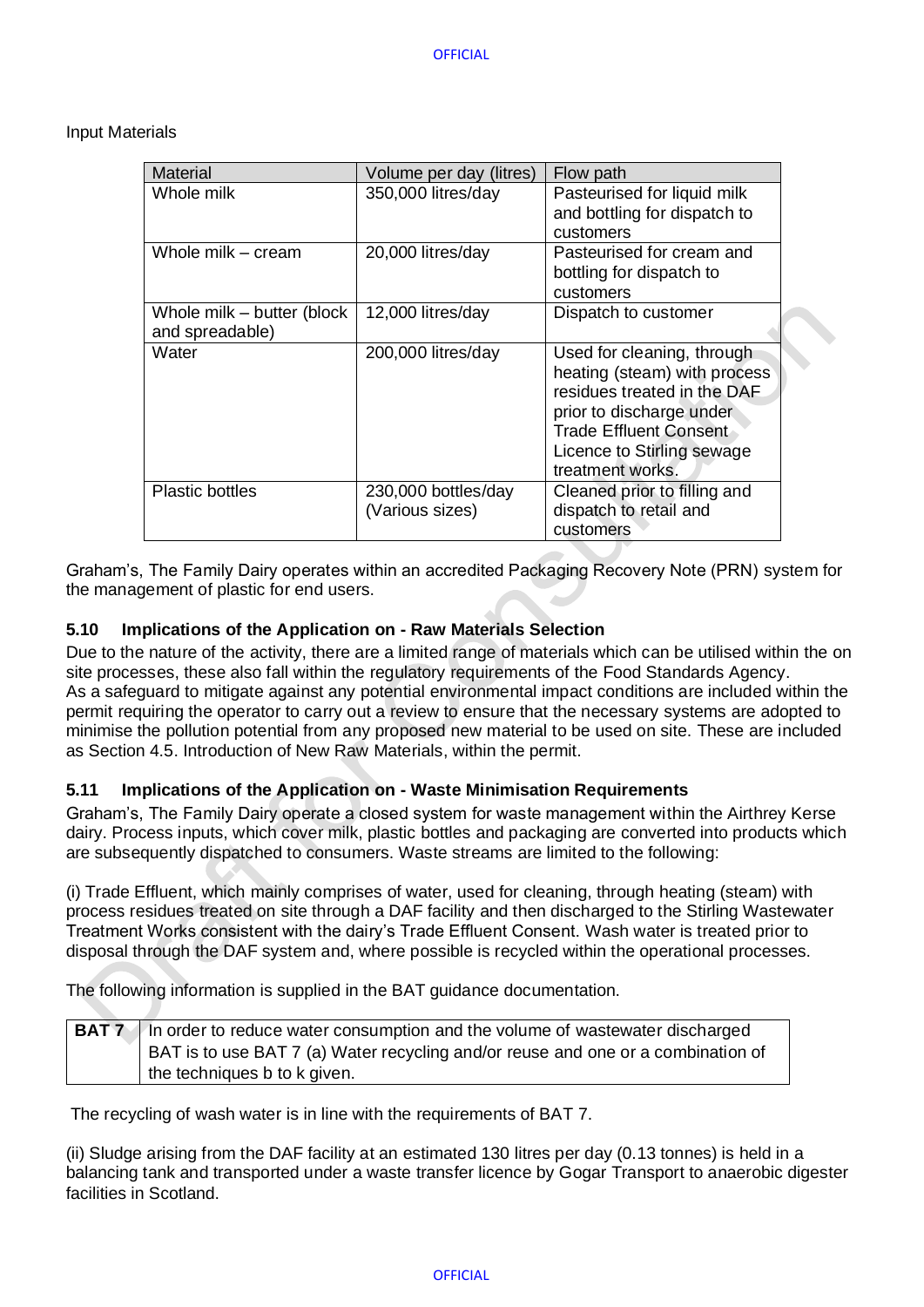(iii) Packaging arising in the form of card which are collected by recycling companies.

This process is controlled through the management technique as set out in Section B2.1 of the application, with each of the senior posts linked to site processes responsible for waste management, with oversight from the Graham's, The Family Dairy Operations Director. This reflects BAT industrial processes in general.

## <span id="page-11-0"></span>**5.12 Implications of the Application on - Water Use**

The Airthrey Kerse facility uses approximately 200,000 litres of water per day Wash water is treated prior to disposal through the DAF system and, where possible is recycled within the operational processes.

The BAT summary for dairy processes Section 4.2 Water consumption and wastewater discharge gives the following figures for water consumption:

Table 9: Indicative environmental performance levels for specific wastewater discharge

| Main product (at least<br>80% of the production) | Unit                                   | <b>Specific wastewater</b><br>discharge (yearly<br>average) |
|--------------------------------------------------|----------------------------------------|-------------------------------------------------------------|
| Market milk                                      | M <sup>3</sup> /tonne of raw materials | $0.3 - 3.0$                                                 |
| Cheese                                           |                                        | $0.75 - 2.5$                                                |
| Powder                                           |                                        | $1.2 - 2.7$                                                 |

The figures supplied in the application would give a calculated wastewater discharge of 0.57m<sup>3</sup>/tonne of raw material, which constitutes BAT under this guidance as the main product is market milk (350tonnes milk, 200m<sup>3</sup> of water use).

### <span id="page-11-1"></span>**5.13 Implications of the Application on - Waste Handling**

All recyclable waste, cardboard, paper, timber, polythene etc, is collected and segregated into separate skips/containers prior to collection and recycling as appropriate. Grahams are currently investigating further options towards further plastic recycling for waste not currently recycled. Tipped milk and the butter machine washdowns are collected in 1,000 IBC's and sent to an AD plant. Sludge generated by the onsite DAF plant is collected and taken to an AD plant.

### <span id="page-11-2"></span>**5.14 Implications of the Application on - Waste Recovery or Disposal**

As mentioned in section 5.13 above all recyclable waste, cardboard, paper, timber, polythene etc, is collected and segregated into separate skips/containers prior to collection and recycling as appropriate. Grahams are currently investigating further options towards further plastic recycling for waste not currently recycled.

Tipped milk and the butter machine washdowns are collected in 1,000 IBC's and sent to an AD plant. Sludge generated by the onsite DAF plant is collected and taken to an AD plant.

### <span id="page-11-3"></span>**5.15 Implications of the Application on – Energy**

Energy consumption for the Airthrey Kerse site is as detailed below:

| Supply      | Kilowatt Hour/year |
|-------------|--------------------|
| Electricity | 3,500,000 kW hrs   |
| Gas.        | 5,500,000 kW hrs   |

The Airthrey Kerse dairy is supplied by mains electricity and gas. Predominant use relates to the processes in connection with pasteurisation, separation, packaging, and cleaning. Mains sources reflect the history of the site and, consistent with Graham's, The Family Dairy's transition to zero carbon, feasibility work into generation and storage of electricity, heat and transport fuel is under consideration. Note: Graham's, The Family Dairy have recently secured planning permission for a 15MW solar farm on land in the Carse of Stirling whilst the Glenfield dairy in Cowdenbeath forms part of Scottish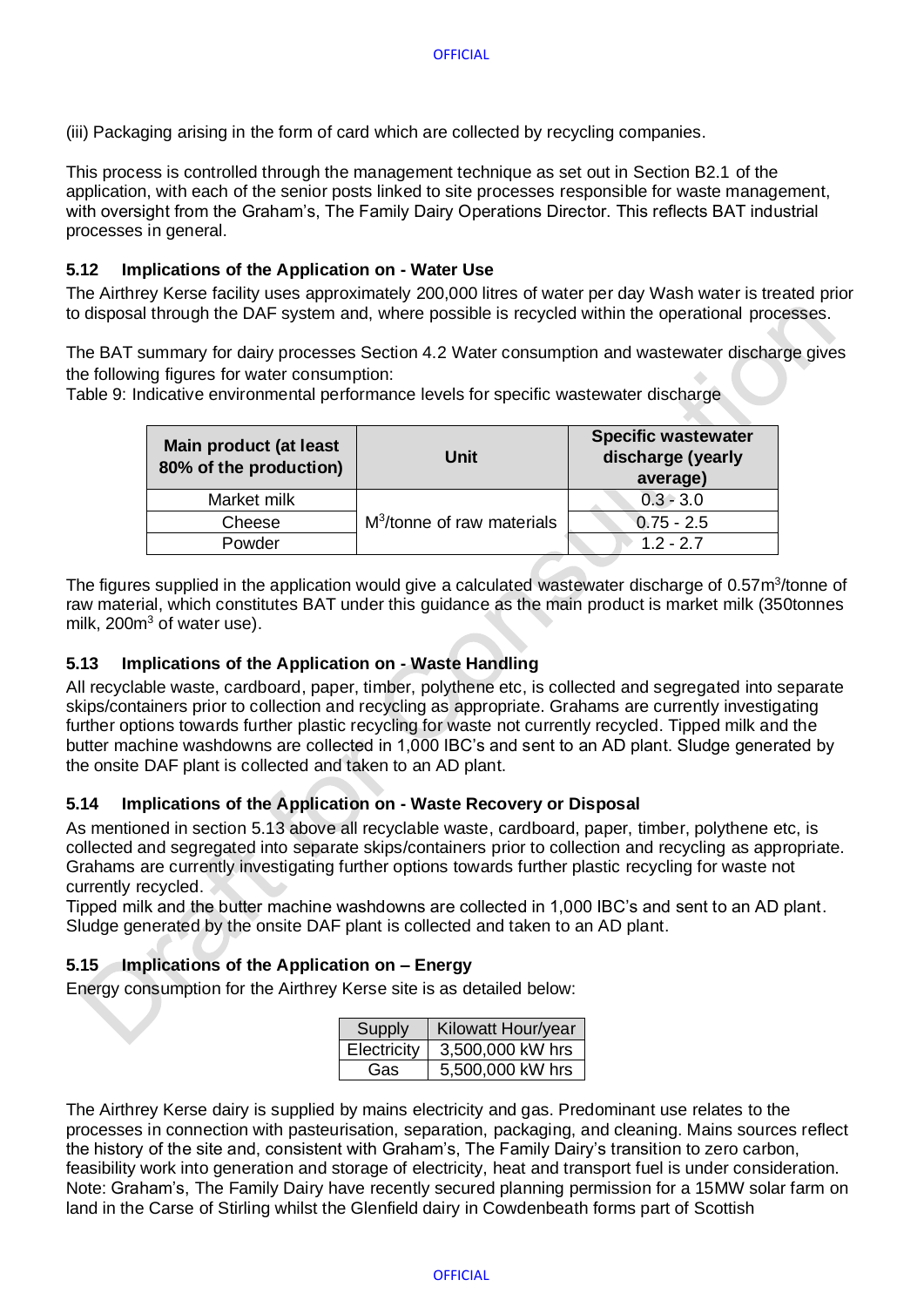Government's Low Carbon Innovation Transition Programme for the use of processed residues for heat generation, which is subject of a planning application.

Energy Efficiency Measures Graham's, The Family Dairy adopt a continuous improvement process to all process improvements which includes identifying opportunities for energy efficiency. 2019 saw the implementation of an Energy Saving Opportunity Scheme (phase 2). Building on this work, Graham's, The Family Dairy are working with an external team to explore further efficiencies around temperature sensors, water control and effluent disposal. Longer term considerations include the consideration of alternative fuels for freight. This approach is consistent with BAT with the dairy sector and, in connection with exploring alternate fuels, is aligned with industrial applications of zero carbon transport strategies.

The Airthrey Kerse site is also the subject of a Climate Change Levy Agreement, Agreement identifier: DIAL/T00065 v4 Graham's, the family dairy (Milk Products) Ltd.

The BAT summary for dairy processes Section 4.1 Energy efficiency gives the following figures for energy consumption: -

Table 8: Indicative environmental performance levels for specific energy consumption

| Main product (at least 80% of the<br>production                                                                 | Unit             | Specific energy consumption<br>(yearly average) |  |
|-----------------------------------------------------------------------------------------------------------------|------------------|-------------------------------------------------|--|
| Market milk                                                                                                     |                  | $0.1 - 0.6$                                     |  |
| Cheese                                                                                                          | MWh/tonne of raw | $0.10 - 0.22$ <sup>(1)</sup>                    |  |
| Powder                                                                                                          | materials        | $0.2 - 0.5$                                     |  |
| Fermented milk                                                                                                  |                  | $0.2 - 1.6$                                     |  |
| <sup>(1)</sup> The specific energy consumption level may not apply when raw materials other than milk are used. |                  |                                                 |  |

The figures supplied in the application would give a calculated energy consumption of 0.07MWh/tonne of

raw material, which constitutes BAT under this guidance as the main product is market milk (350tonnes/ day milk (127,750tonnes/year), 9000MWh of energy use/year).

## <span id="page-12-0"></span>**5.16 Implications of the Application for - Accidents and their Consequences**

The Airthrey Kerse facility has an onsite Health and Safety Manager as part of the senior project team. Graham's, The Family Dairy operate a comprehensive health and safety process with a copy of the company risk assessment, health and safety policy along with a template risk assessment provided alongside the application as an example.

In addition to the existing policies and safeguards section 4.7 Incident prevention, requires the Operator to prepare, record and implement a spillage plan designed to prevent the release of any pollutants from the site.

## <span id="page-12-1"></span>**5.17 Implications of the Application for – Noise**

Airthrey Kerse has been a dairy for 81 years and adjoins Bridge of Allan. In terms of noise impact on neighbouring properties, all processes are contained with the production facility.

Potential noise generators relate to vehicle movements, parking and associated chill activities. Freight parking is directed to the perimeters of the site with the nearest residential property being 110 metres. Through vehicle management directed by the Transport Manager, vehicles with refrigeration that require static operation prior to dispatch are located on the eastern boundary of the site away from all residential properties. There are no external fridges or generators in operation, albeit for resilience purposes, the site operates a stand-by generator located to the north of the site. This is set within a noise rated containerised unit to minimise noise transmission during testing and emergency operation.

The BAT summary for dairy processes Section 1.8 Noise provides the following information in relation to noise: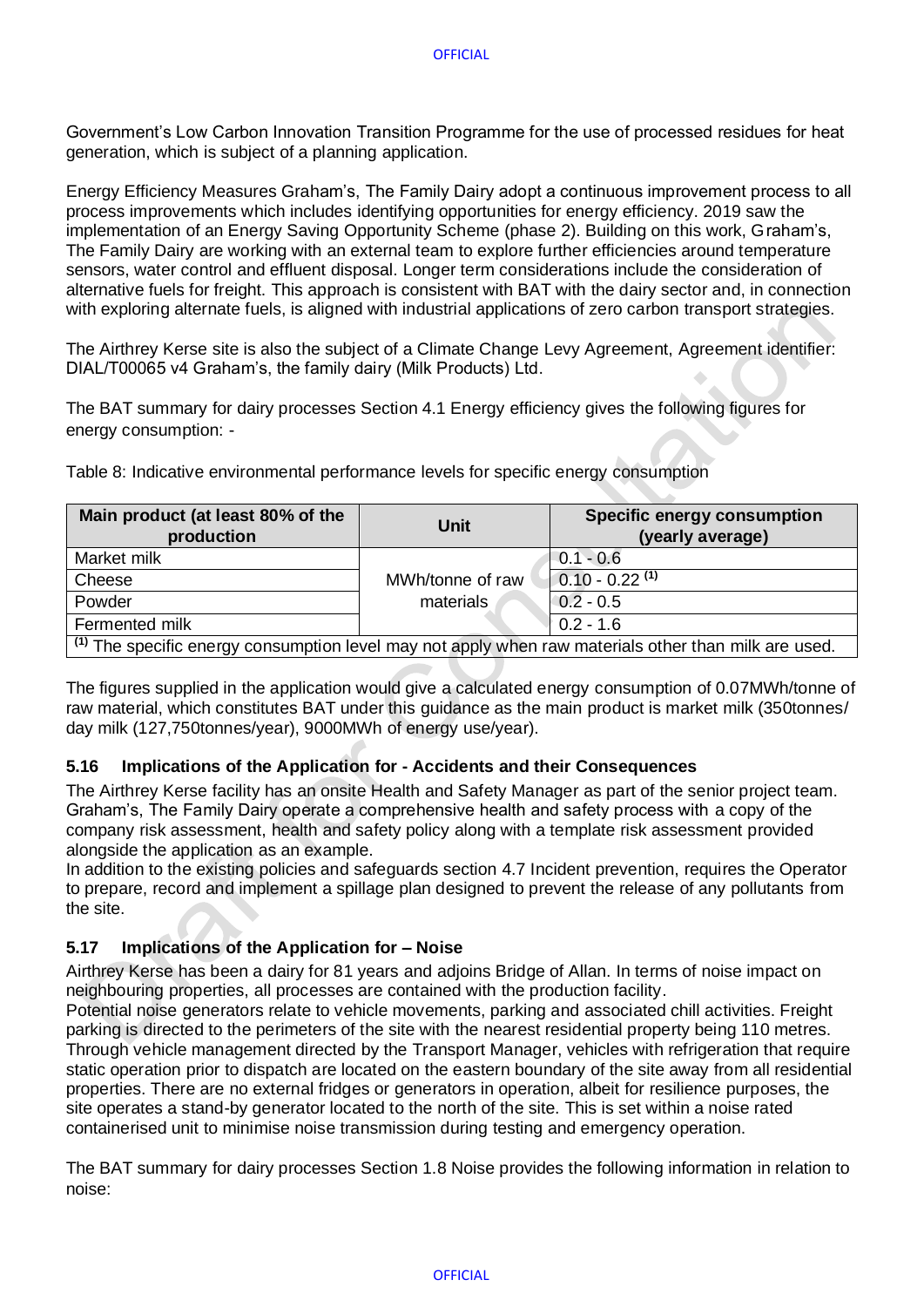| <b>BAT</b> | In order to prevent or, where that is not practicable, to reduce noise emissions, BAT |
|------------|---------------------------------------------------------------------------------------|
| 13         | is to set up, implement and regularly review a noise management plan, as part of      |
|            | the environmental management system (see BAT 1), that includes all of the             |
|            | following elements:                                                                   |
|            | A protocol containing actions and timetables;                                         |
|            | A protocol for conducting noise emissions monitoring;                                 |
|            | A protocol for response to identified noise events, e.g., complaints.                 |
|            | A noise reduction programme designed to identify the source(s), to                    |
|            | measure/estimate noise and vibration exposure, to characterise the                    |
|            | contributions of the sources and to implement prevention and/or reduction             |
|            | measures.                                                                             |
|            |                                                                                       |
|            | <b>Applicability</b>                                                                  |
|            |                                                                                       |
|            | BAT 13 is only applicable to cases where a noise nuisance at sensitive receptors is   |
|            | expected and/or has been substantiated.                                               |

 $\triangle$ 

The following information is also provided:

| <b>BAT</b> | <u>me rollowing lition liation to diso provided.</u><br>In order to prevent or, where that is not practicable, to reduce noise emissions, BAT |                                                       |                                                                                                                                                                                                                                                                                                                                                                   |                                                                                                                                                                       |  |
|------------|-----------------------------------------------------------------------------------------------------------------------------------------------|-------------------------------------------------------|-------------------------------------------------------------------------------------------------------------------------------------------------------------------------------------------------------------------------------------------------------------------------------------------------------------------------------------------------------------------|-----------------------------------------------------------------------------------------------------------------------------------------------------------------------|--|
| 14         | is to use one or a combination of the techniques given below:                                                                                 |                                                       |                                                                                                                                                                                                                                                                                                                                                                   |                                                                                                                                                                       |  |
|            |                                                                                                                                               |                                                       |                                                                                                                                                                                                                                                                                                                                                                   |                                                                                                                                                                       |  |
|            |                                                                                                                                               | <b>Technique</b>                                      | <b>Descriptions</b>                                                                                                                                                                                                                                                                                                                                               | <b>Applicability</b>                                                                                                                                                  |  |
|            | (a)                                                                                                                                           | Appropriate location<br>of equipment and<br>buildings | Noise levels can be<br>reduced by increasing<br>the distance between the<br>emitter and the receiver,<br>by using buildings as<br>noise screens and by<br>relocating buildings exits<br>or entrances.                                                                                                                                                             | For existing plants the<br>relocation of equipment<br>and buildings, exits or<br>entrances may not be<br>applicable due to lack of<br>space and/or excessive<br>cost. |  |
|            | (b)                                                                                                                                           | Operational<br>measures                               | These include:<br>(i) improved inspection<br>and maintenance of<br>equipment.<br>(ii) closing of doors and<br>windows of enclosed<br>areas, if possible.<br>(iii) equipment operation<br>by experienced staff.<br>(iv) avoidance of noisy<br>activities at night, if<br>possible.<br>(v) provisions for noise<br>control, e.g., during<br>maintenance activities. | Generally applicable                                                                                                                                                  |  |
|            | (c)                                                                                                                                           | Low-noise<br>equipment                                | This includes low-noise<br>compressors, pumps,<br>and fans.                                                                                                                                                                                                                                                                                                       |                                                                                                                                                                       |  |
|            | (d)                                                                                                                                           | Noise control<br>equipment                            | This includes:<br>(i) noise reducers.<br>(ii) insulation of<br>equipment.                                                                                                                                                                                                                                                                                         | May not be applicable to<br>existing plants due to<br>lack of space.                                                                                                  |  |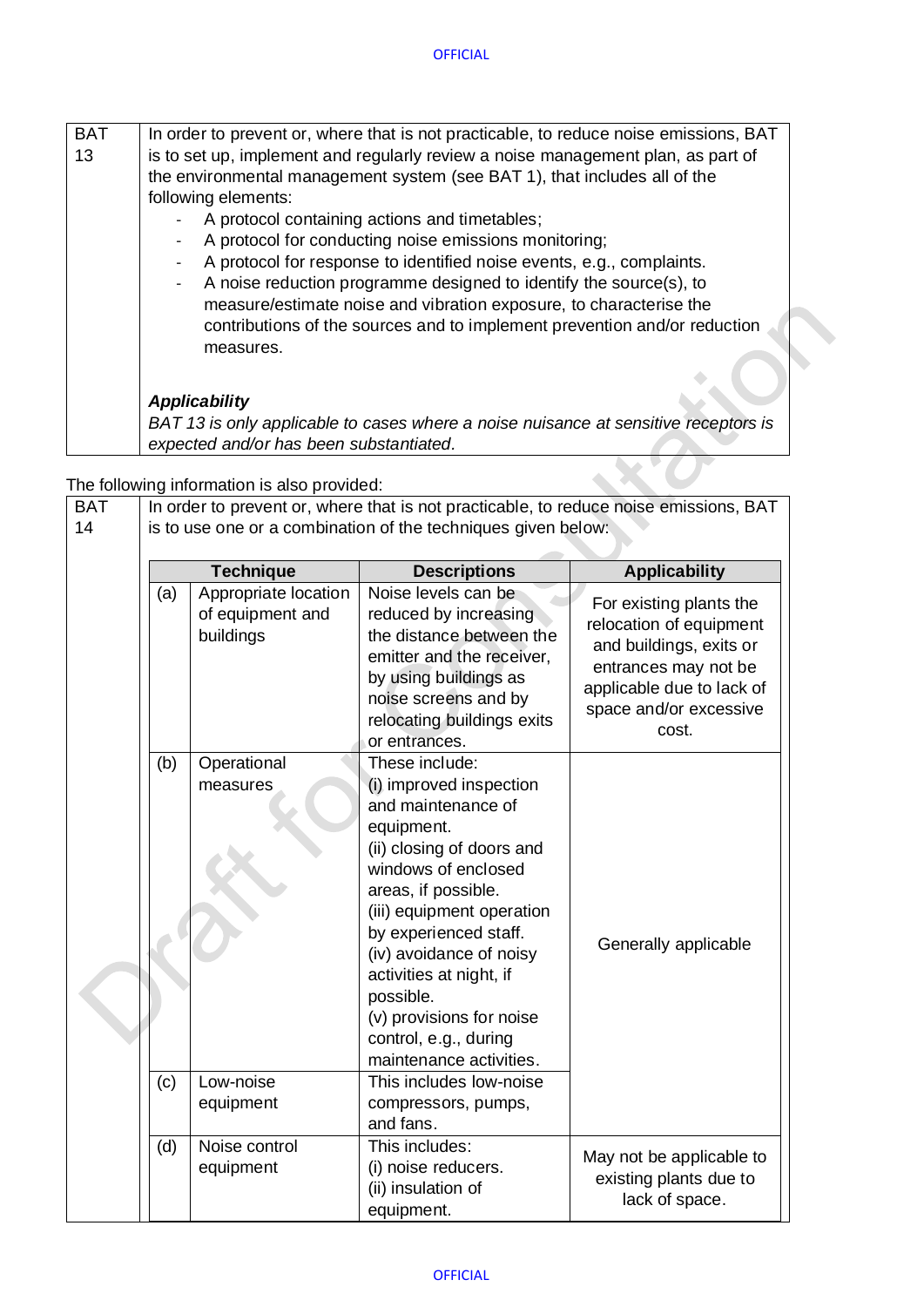|     |                 | (iii) enclosure of noisy<br>equipment.<br>(iv) soundproofing of<br>buildings.                                       |                                                                                                                                                                                                                             |
|-----|-----------------|---------------------------------------------------------------------------------------------------------------------|-----------------------------------------------------------------------------------------------------------------------------------------------------------------------------------------------------------------------------|
| (e) | Noise abatement | Inserting obstacles<br>between emitters and<br>receivers (e.g., protection<br>walls, embankments and<br>buildings). | Applicable only to<br>existing plants, as the<br>design of new plants<br>should make this<br>technique unnecessary.<br>For existing plants, the<br>insertion of obstacles<br>may not be applicable<br>due to lack of space. |

There have been no recorded or substantiated noise complaints in relation to the facility and there is no reason that they would be expected in relation to the current on site activities, as such the BAT in Table 13 is not applicable.

There are no external fridges or generators in regular operation. The site does have a stand-by generator for emergency purposes which is located within a noise rated containerised enclosure. This follows BAT indicated as in Table 14 (d) above.

## <span id="page-14-0"></span>**5.18 Implications of the Application for – Monitoring**

As set out in the Graham's, The Family Dairy Health, Safety & Environmental Policy submitted alongside the application, the business operates within a comprehensive policy framework. This is implemented by the senior management team and, within the context of environmental monitoring, regular process and site inspections are carried out.

Risk areas identified relate to effluent disposal during high periods of production. As mentioned in section 5.3 above there are no direct emissions to the water environment from the production area. All process discharges are treated via an onsite DAF plant before discharge to the foul sewer under a Trade Effluent consent with the discharge constituents regularly monitored by Scottish Water. Ongoing investment in onsite treatment and drainage network review aims to isolate the potential for any discharge-based incidents.

Process related chemicals and workshop maintenance operate within BAT, including the secure containment of chemicals, fuel, and silt traps. All drainage is directed to the previously mentioned DAF plant to contain and treat prior to discharge.

## <span id="page-14-1"></span>**5.19 Implications of the Application for – Closure**

A section of the permit titled '2.9 Decommissioning' is included within the permit to require the operator to prepare and maintain a plan ("the De-commissioning Plan") for the decommissioning of the Permitted Installation. The De-commissioning Plan shall set out the steps to be taken by the operator after final cessation of the Permitted Activities.

Section 2.9 also requires the operator to notify SEPA in writing of its intention to cease the Permitted Activities, or any part thereof, for any period exceeding 12 months, no later than 2 months prior to the proposed date of cessation. It also requires that Operator shall review, record, and where necessary, update the De-commissioning Plan at least every 4 years and Where the Operator plans to make substantial change in the extent or nature of the Permitted Installation.

### <span id="page-14-2"></span>**5.20 Implications of the Application for - Site Condition Report (and where relevant the baseline report)**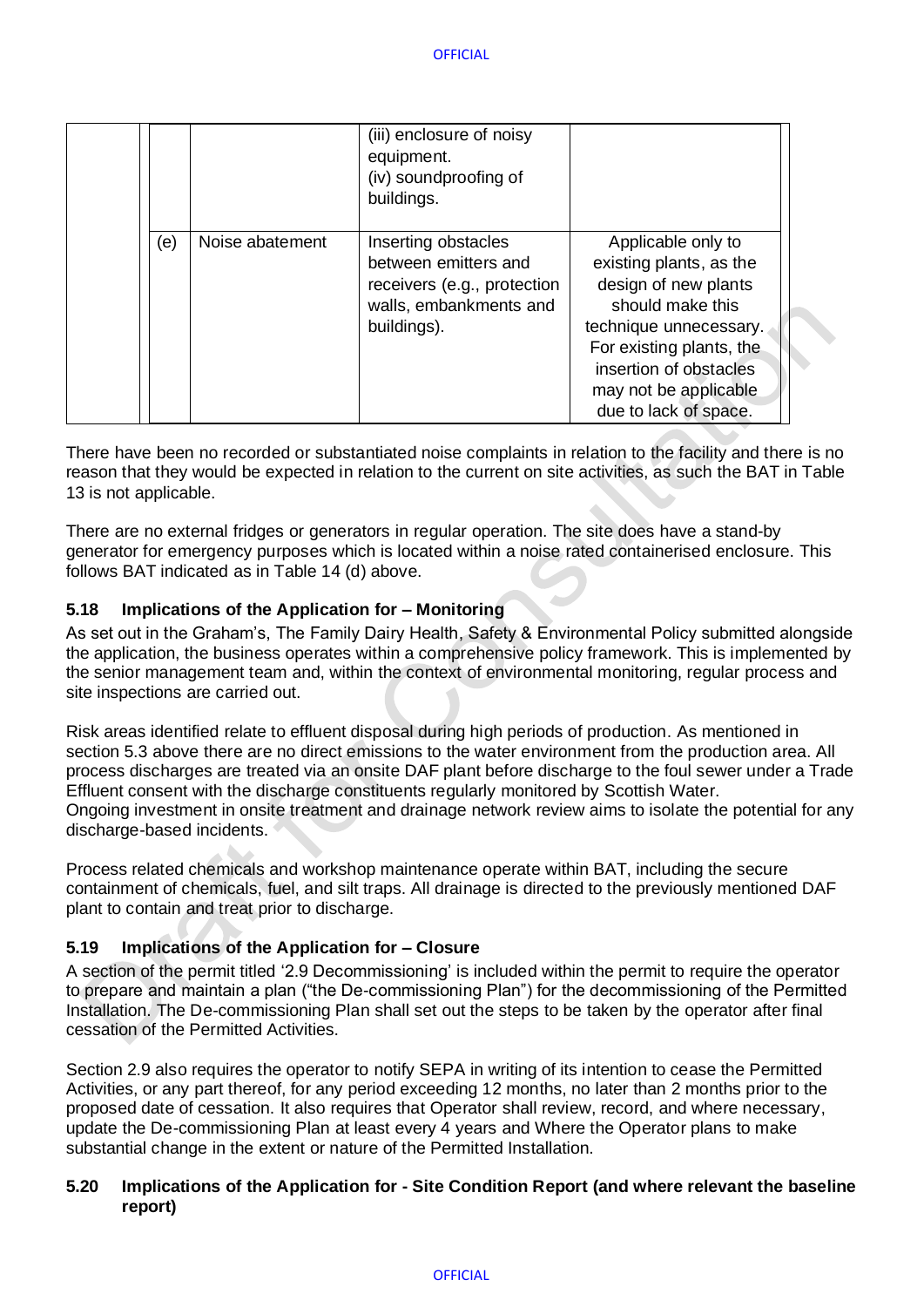Graham's, The Family Dairy has operated from the Airthrey Kerse site since 1939

There was no formal Site Condition Report submitted in support of the application, a site condition report is required to:

- demonstrate the condition of the site,
- describe substances that will be used on site, and
- mitigation to reduce the potential risk to soil and groundwater.

Characterisation of substances as hazardous or not was not supplied with reference to the legislation (i.e. Regulation (EC) No 1272/2008). In addition, the chemical composition of some materials was not defined. As such decisions on the requirements of soil and groundwater monitoring could not be made at this time.

A condition has been included in the draft permit to submit a revised Site Condition report to address the deficiencies.

The requirements for soil and groundwater monitoring will be covered by the condition which requires the Operator to submit an agreed monitoring plan to SEPA prior to undertaking the sampling. The first sampling exercise will be within 12 months of issue of the permit.

## <span id="page-15-0"></span>**5.21 Implications of the Application for - Consideration of BAT**

A comparison of the information supplied in support of the application for the Airthrey Kerse dairy is attached as an appendix to this document.

From the documentation submitted, SEPA's are content to accept that what has been already agreed with SEPA, and subsequently provided in the application, demonstrates benchmarking against BAT.

Future consideration should be given to the reduction/replacement of the refrigerant gasses currently used on site. Legislation introduced a ban, which came into force on 1 January 2020, that prohibits refrigerants with a global warming potential (GWP) greater than 2500 being used to service or refill refrigeration or freezer systems.

## <span id="page-15-1"></span>**6 OTHER LEGISLATION CONSIDERED**

*Nature Conservation (Scotland) Act 2004* **&** *Conservation (Natural Habitats &c.) Regulations 1994.*

# **Is there any possibility that the proposal will have any impact on site designated under the above legislation?**

**No**

**Justification:** SEPAs Nature Conservation Procedure, NCP-P-01, has been developed to satisfy the statutory requirements of SEPA's regulatory responsibilities under section 15 of the Nature Conservation (Scotland) Act 2004 Act and Regulations 47-49, 50-52 and 83-85 of the Conservation (Natural Habitats, &c.) Regulations 1994, as amended.

The first step is to undertake screening of the application based on standard screening distances given in this document. The results of this screening drive the decision about which further steps will be required.

In this instance the screening distance is defined in Annex A, Section 3 as follows:

(s6.8) The treatment of animal and vegetable matter and food industries – Parts A & B 2 km (unless captured by combustion).

Following the screening procedure identified that there were two sites within the 2km screening distance: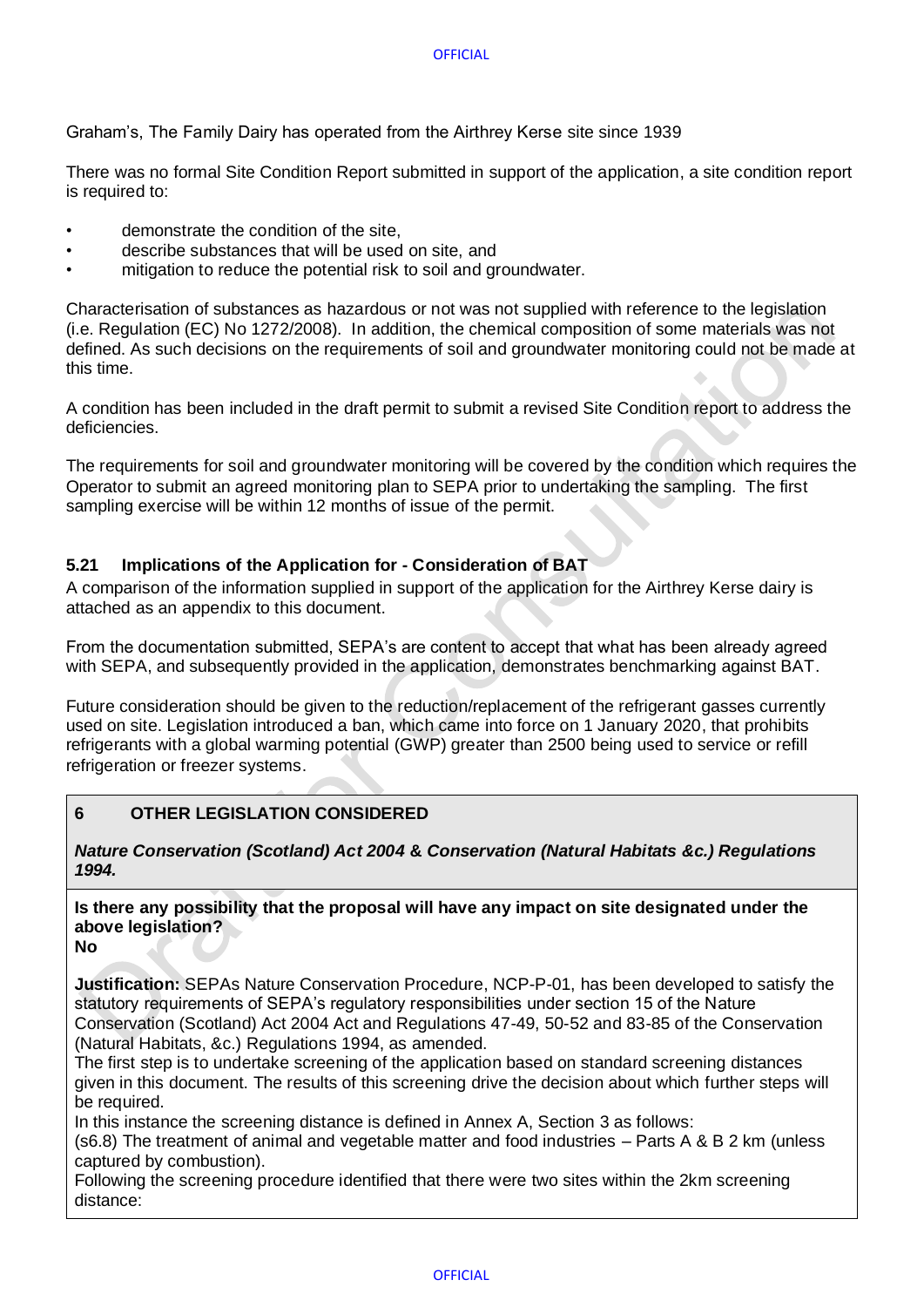Abbey Craig SSSi which is approximately 1500m Southeast of the site at its closest point River Teith SAC which is approximately 1500m Southwest of the site at its closest point.

Nature Scot were advised of this in an initial consultation request on 22 December 2020 and again in a further request of 09 November 2021 where updated information was provided as described in Section 2 of this document. Nature Scot responded on 10 November 2021 as follows: *'Many thanks for the update. We have no further comments to make.'*

**Screening distance(s) used** – 2 km

*Officer: MM*

## <span id="page-16-0"></span>**7 ENVIRONMENTAL IMPACT ASSESSMENT AND COMAH**

**How has any relevant information obtained, or conclusion arrived at pursuant to Articles 5, 6 and 7 of Council Directive 85/337/EEC on the assessment of the effects certain public and private projects on the environment been taken into account?** 

*The initial Directive of 85/337/EEC 1985 and its three amendments have been codified by DIRECTIVE 2011/92/EU of 13 December 2011. Directive 2011/92/EU has been amended in 2014 by DIRECTIVE 2014/52/EU*

*With reference to the original directive 85/337/EEC Article 5 states: 1. In the case of projects which, pursuant to Article 4, must be subjected to an environmental impact assessment in accordance with Articles 5 to 10, Member ''States shall adopt the necessary measures to ensure that the developer supplies in an appropriate form the information specified in Annex III*

*Cross referencing with Article 4 provides the following information: Article 4, 1. Subject to Article 2 (3), projects of the classes listed in Annex I shall be made subject to an assessment in accordance with Articles 5 to 10.*

*ANNEX I contains the list of PROJECTS SUBJECT TO ARTICLE 4 (1). The manufacture of dairy products is not included in Annex 1.*

*Article 4, 2 provides the following info: Projects of the classes listed in Annex II shall be made subject to an assessment, in accordance with Articles 5 to 10, where Member States consider that their characteristics so require. To this end Member States may inter alia specify certain types of projects as being subject to an assessment or may establish the criteria and/or thresholds necessary to determine which of the projects of the classes listed in Annex II are to be subject to an assessment in accordance with Articles 5 to 10.*

*The activity is listed within Annex II, 7. Food industry (c) Manufacture of dairy products.*

*As the facility has operated at this location for in excess of 50 years, there is no direct discharge from the facility to the water environment, the combustion plant used on site is below the threshold of the Medium Combustion Plant directive, the energy use and water consumption figures are all within BAT guidelines the information supplied in pursuance of the PPC permit has been deemed as sufficient to meet these requirements and no further Environmental Impact Assessment has been carried out.*

**How has any information contained within a safety report within the meaning of Regulation 7 (safety report) of the Control of Major Accident Hazards Regulations 1999 been taken into account?** 

The site is below the thresholds required for Regulation 7 to apply.

*Officer: MM*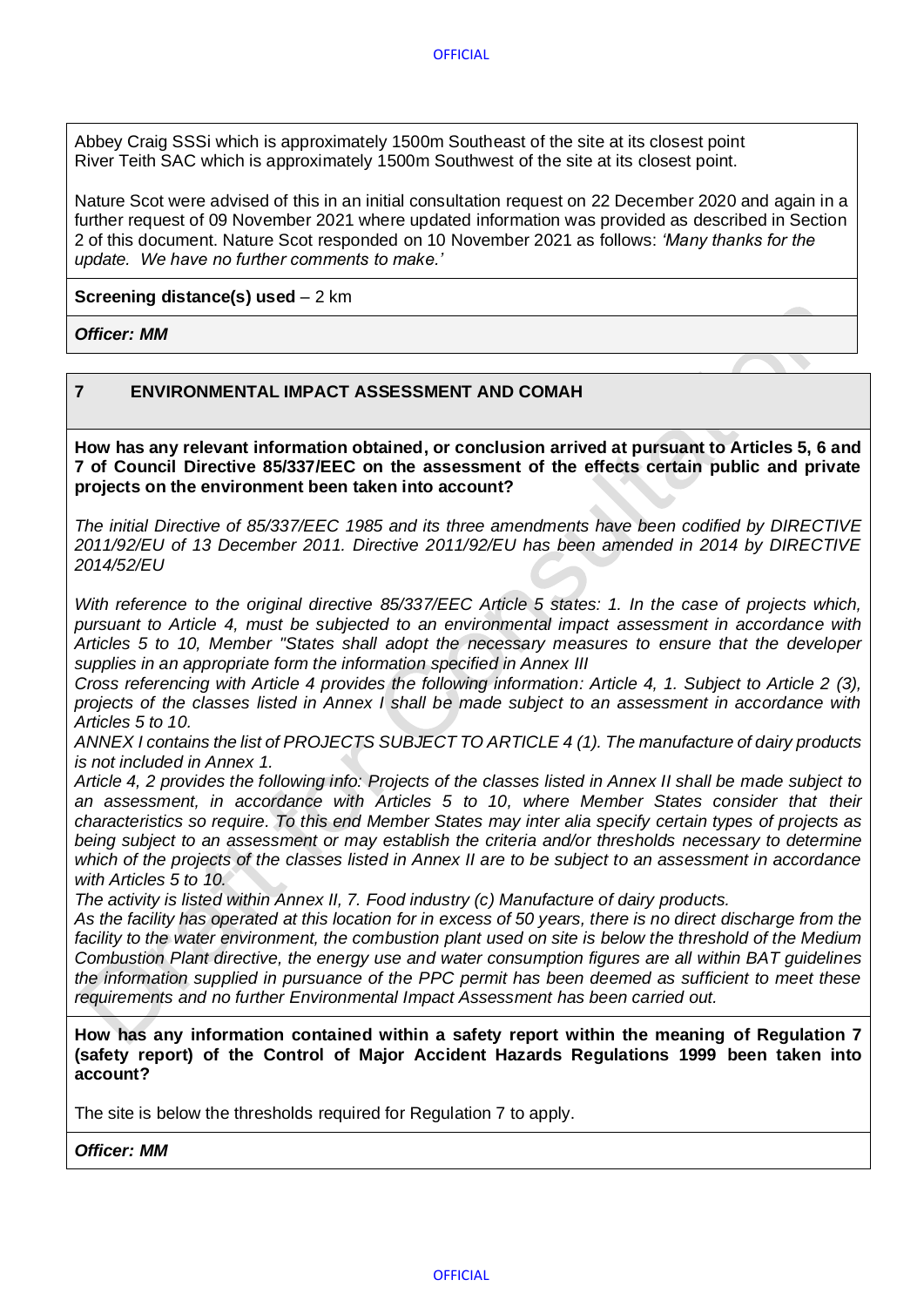## <span id="page-17-0"></span>**8 DETAILS OF PERMIT**

**Do you propose placing any non-standard conditions in the Permit? No.**

**Do you propose making changes to existing text, tables, or diagrams within the permit? Not applicable, No changes as this is the first determination of the permit.**

**Outline of change**: **Not applicable, No changes as this is the first determination of the permit.**

**Details including justification: Not applicable, No changes as this is the first determination of the permit.**

#### <span id="page-17-1"></span>**9 EMISSION LIMIT VALUES OR EQUIVALENT TECHNICAL PARAMETERS/ MEASURES**

**Are you are dealing with either a permit application, or a permit variation which would involve a review of existing ELVs or equivalent technical parameters?** 

**ELV's have been included within the permit in relation to the surface water discharge to the Forglen burn**

**Justification: The ELV's are based on similar discharges within the dairy sector and are as follows:**

**BOD (mg/l) 3 Suspended Solids (mg/l) 25 pH 6 – 9**

**The limits imposed are equivalent to a 'High' water quality standard for pH and BOD as defined within SEPA's guidance document WAT-SG-53.**

**The limits for BOD and Suspended Solids are also within the criteria described for Indicative parameter levels in the environment for a river water which is defined as:**

**Biochemical oxygen demand: 1- 5 mg/l**

 $\mathbf{A}$ 

**Suspended Solids: 2- 30 mg/l (rainfall dependent) within SEPA's guidance document WAT-SG-05.**

*Officer: MM*

### <span id="page-17-2"></span>**10 PEER REVIEW**

*Has the determination and draft permit been Peer Reviewed?* **Yes.**

#### **Name of Peer Reviewer and comments made:**

JB (Specialist II • CB EP A Southwest Scotland) – Supplied template for Permit and peer reviewed documents.to ensure consistency across dairy sector:

JB- inserted permit condition 2.4.6 for incident reporting and updated reporting table as required. Decision Document 2 was reviewed to ensure latest BATc's were referenced.

CW (SEPO • CB EP C Falkirk, Alloa, Stirling and Perth) – Peer review of Permit as local team representative. No comments made.